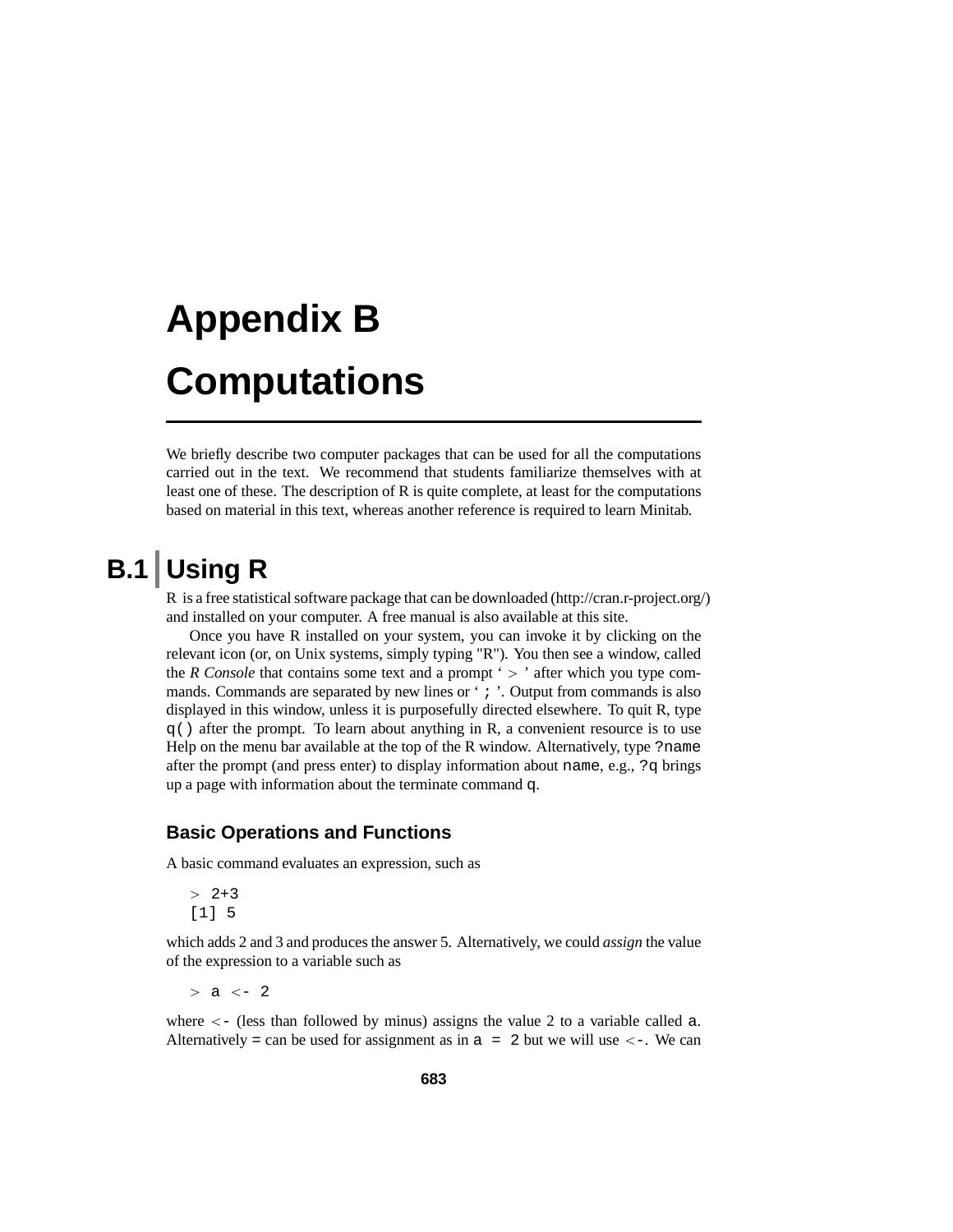then verify this assignment by simply typing a and hitting return, which causes the value of a to be printed.

 $> a$ [1] 2

Note that R is case sensitive, so A would be a different variable than a. There are some restrictions in choosing names for variables and vectors, but you won't go wrong if you always start the name with a letter.

We can assign the values in a vector using the concatenate function  $c()$  such as

```
> b < -c(1,1,1,3,4,5)> b
[1] 1 1 1 3 4 5
```
which creates a vector called b with six values in it. We can access the *i*-th entry in a vector b by referring to it as  $b[i]$ . For example,

```
> b[3]
[1] 1
```
prints the third entry in b, namely, 1. Alternatively, we can use the scan command to input data. For example,

```
> b < - scan()
1: 1 1 1 3 4 5
7:
Read 6 items
> b
[1] 1 1 1 3 4 5
```
accomplishes the same assignment. Note that with the scan command, we simply type in the data and terminate data input by entering a blank line. We can also use scan to read data in from a file, and we refer the reader to ?scan for this.

Sometimes we want vectors whose entries are in some pattern. We can often use the rep function for this. For example,  $x < -r$ ep(1,20) creates a vector of 20 ones. More complicated patterns can be obtained, and we refer the reader to ?rep for this.

Basic arithmetic can be carried out on variables and vectors using + (addition), - (subtraction),  $*$  (multiplication), / (division), and  $\wedge$  (exponentiation). These operations are carried out componentwise. For example, we could multiply each component of b by itself via

 $> b*b$ [1] 1 1 1 9 16 25

or multiply each element of b by 2 as in

> 2\*b [1] 2 2 2 6 8 10

which accomplishes this.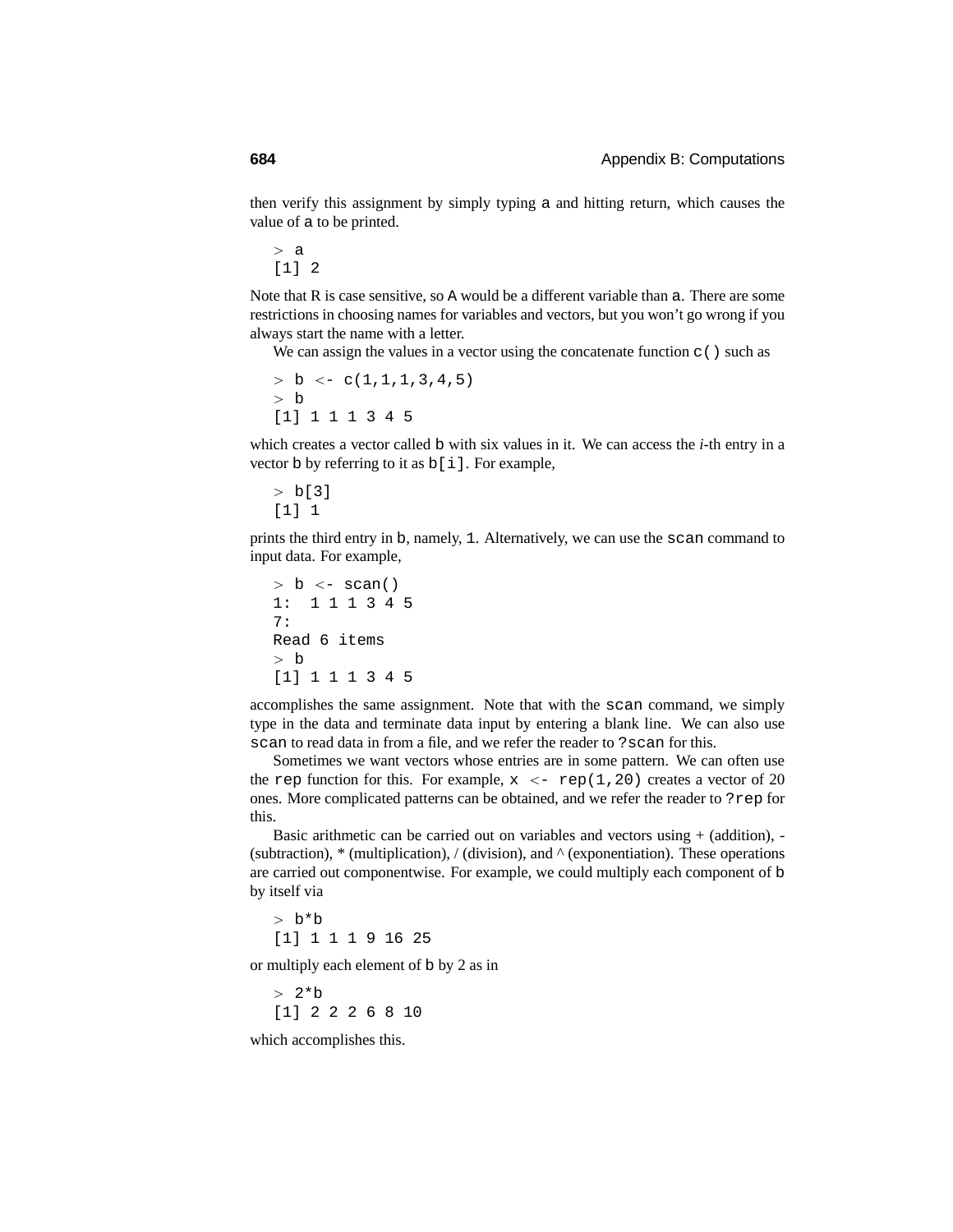There are various functions available in R, such as  $abs(x)$  (calculates the absolute value of x),  $log(x)$  (calculates the natural logarithm of x),  $exp(x)$  (calculates *e* raised to the power x),  $sin(x)$ ,  $cos(x)$ ,  $tan(x)$  (which calculate the trigonometric functions),  $sqrt(x)$  (which calculates the square root of x), ceiling(x), and  $floor(x)$  (calculate the ceiling and floor of x). When such a function is applied to a vector x, it returns a vector of the same length, with the function applied to each element of the original vector. There are numerous special functions available in R, but two important ones are gamma $(x)$ , which returns the gamma function applied to x, and  $l$ gamma $(x)$ , which returns the natural logarithm of the gamma function.

There are also functions that return a single value when applied to a vector. For example,  $min(x)$  and  $max(x)$  return respectively the smallest and largest elements in x; length(x) gives the number of elements in x; and sum(x) gives the sum of the values in x.

R also operates on logical quantities TRUE (or T for true) and FALSE (or F for false). Logical values are generated by conditions that are either true or false. For example,

```
> a < -c(-3, 4, 2, -1, -5)> b < -a>0> b
[1] FALSE TRUE TRUE FALSE FALSE
```
compares each element of the vector a with 0, returning TRUE when it is greater than 0 and FALSE otherwise, and these logical values are stored in the vector b. The following logical operators can be used:  $\langle \cdot, \cdot \rangle = \rangle$ ,  $\langle \cdot \rangle = ($  for equality),  $\langle \cdot \rangle = ($  for inequality) as well as  $\&$  (for conjunction),  $|$  (for disjunction) and  $|$  (for negation). For example, if we create a logical vector c as follows:

```
> c < -c(T,T,T,T,T)> b&c
[1] FALSE TRUE TRUE FALSE FALSE
> b|c
[1] TRUE TRUE TRUE TRUE TRUE
```
then an element of b&c is TRUE when both corresponding elements of b and c are TRUE, while an element of  $b|c$  is TRUE when at least one of the corresponding elements of b and c is TRUE.

Sometimes we may have variables that take character values. While it is always possible to code these values as numbers, there is no need to do this, as R can also handle character-valued variables. For example, the commands

```
> A < - c('a', 'b')> A[1] "a" "b"
```
create a character vector A, containing two values a and b, and then we print out this vector. Note that we included the character values in single quotes when doing the assignment.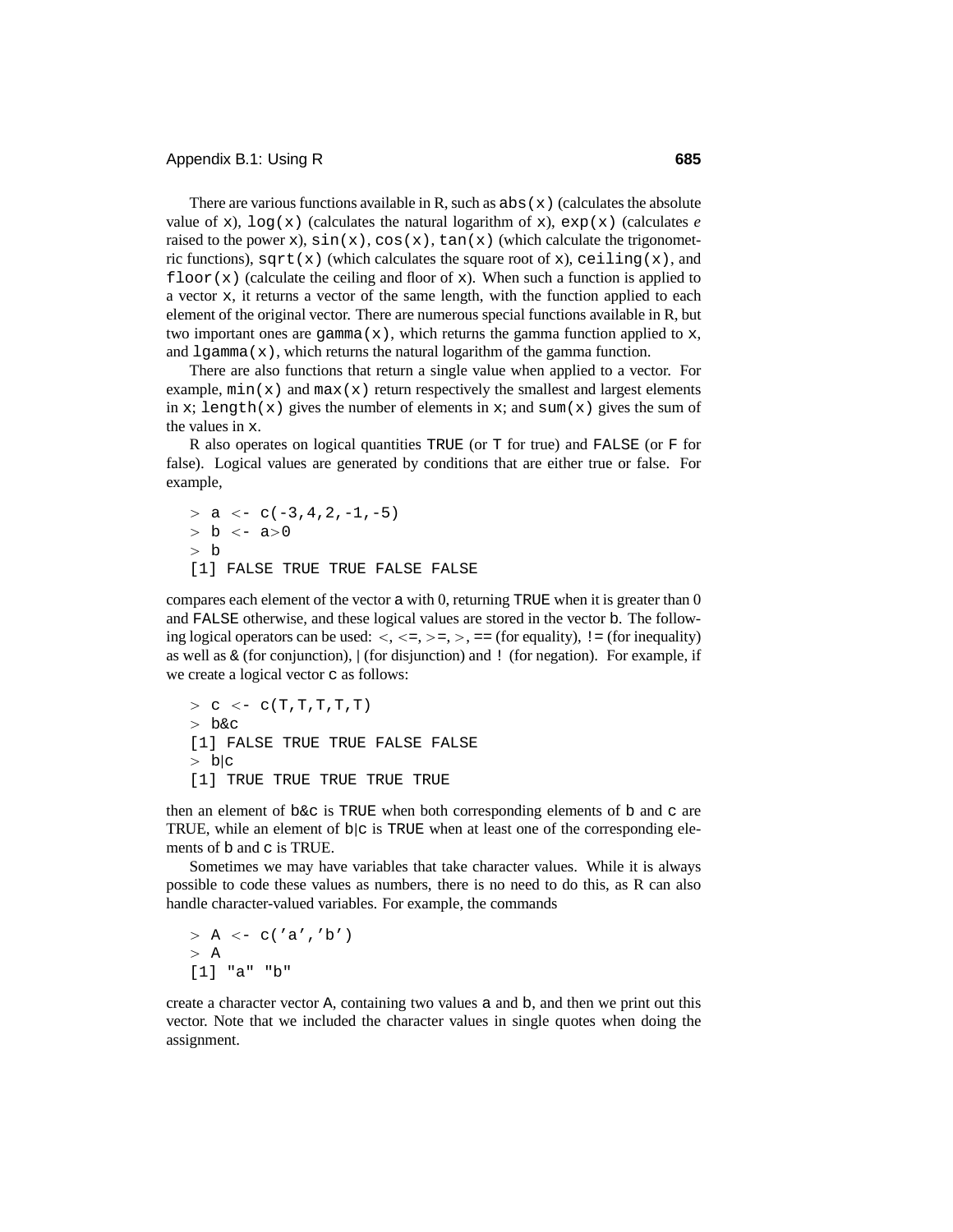Sometimes data values are missing and so are listed as NA (not available). Operations on missing values create missing values. Also, an impossible operation, such as 0/0, produces NaN (not a number).

Various objects can be created during an R session. To see those created so far in your session, use the command  $\text{ls}($ ). You can remove any objects in your workspace using the rm command. For example,  $rm(x)$  removes the vector x.

### **Probability Functions**

R has a number of built-in functions for evaluation of the cdf, the inverse cdf, the density or probability function, and generating random samples for the common distributions we encounter in probability and statistics. These are distinguished by prefix and base distribution names. Some of the distribution names are given in the following table.

| Distribution | R name and arguments  | Distribution      | R name and arguments      |
|--------------|-----------------------|-------------------|---------------------------|
| beta         | beta $(\cdot, a, b)$  | hypergeometric    | $hyper(\cdot, N, M, n)$   |
| binomial     | $binom(\cdot, n, p)$  | negative binomial | $nbinom(\cdot, k, p)$     |
| chi-squared  | chisq $(\cdot,df)$    | normal            | $norm(\cdot, mu, sigma)$  |
| exponential  | $exp(\cdot,lambda)$   | Poisson           | $pois(\cdot,lambda)$      |
| F            | $f(\cdot, df1, df2)$  |                   | $t(\cdot,df)$             |
| gamma        | gamma(·,alpha,lambda) | uniform           | unif( $\cdot$ , min, max) |
| geometric    | $geom(\cdot,p)$       |                   |                           |

As usual, one has to be careful with the gamma distribution. The safest path is to include another argument with the distribution to indicate whether or not lambda is a rate parameter (density is  $(\Gamma(\alpha))^{-1}\lambda^{\alpha}x^{\alpha-1}e^{-\lambda x}$ ) or a scale parameter (density is  $(\Gamma(\alpha))^{-1}\lambda^{-\alpha}x^{\alpha-1}e^{-x/\lambda}$ . So gamma(·,alpha,rate=lambda) indicates that lambda is a rate parameter, and gamma (.,alpha, scale=lambda) indicates that it is a scale parameter.

The argument given by  $\cdot$  is specified according to what purpose the command using the distribution name has. To obtain the cdf of a distribution, precede the name by p, and then  $\cdot$  is the value at which you want to evaluate the cdf. To obtain the inverse cdf of a distribution, precede the name by q, and then  $\cdot$  is the value at which you want to evaluate the inverse cdf. To obtain the density or probability function, precede the name by  $d$ , and then  $\cdot$  is the value at which you want to evaluate the density or probability function. To obtain random samples, precede the name by  $r$ , and then  $\cdot$  is the size of the random sample you want to generate.

For example,

 $> x < -rnorm(4,1,2)$  $> x$ [1] -0.2462307 2.7992913 4.7541085 3.3169241

generates a sample of 4 from the  $N(1, 2^2)$  distribution and assigns this to the vector x. The command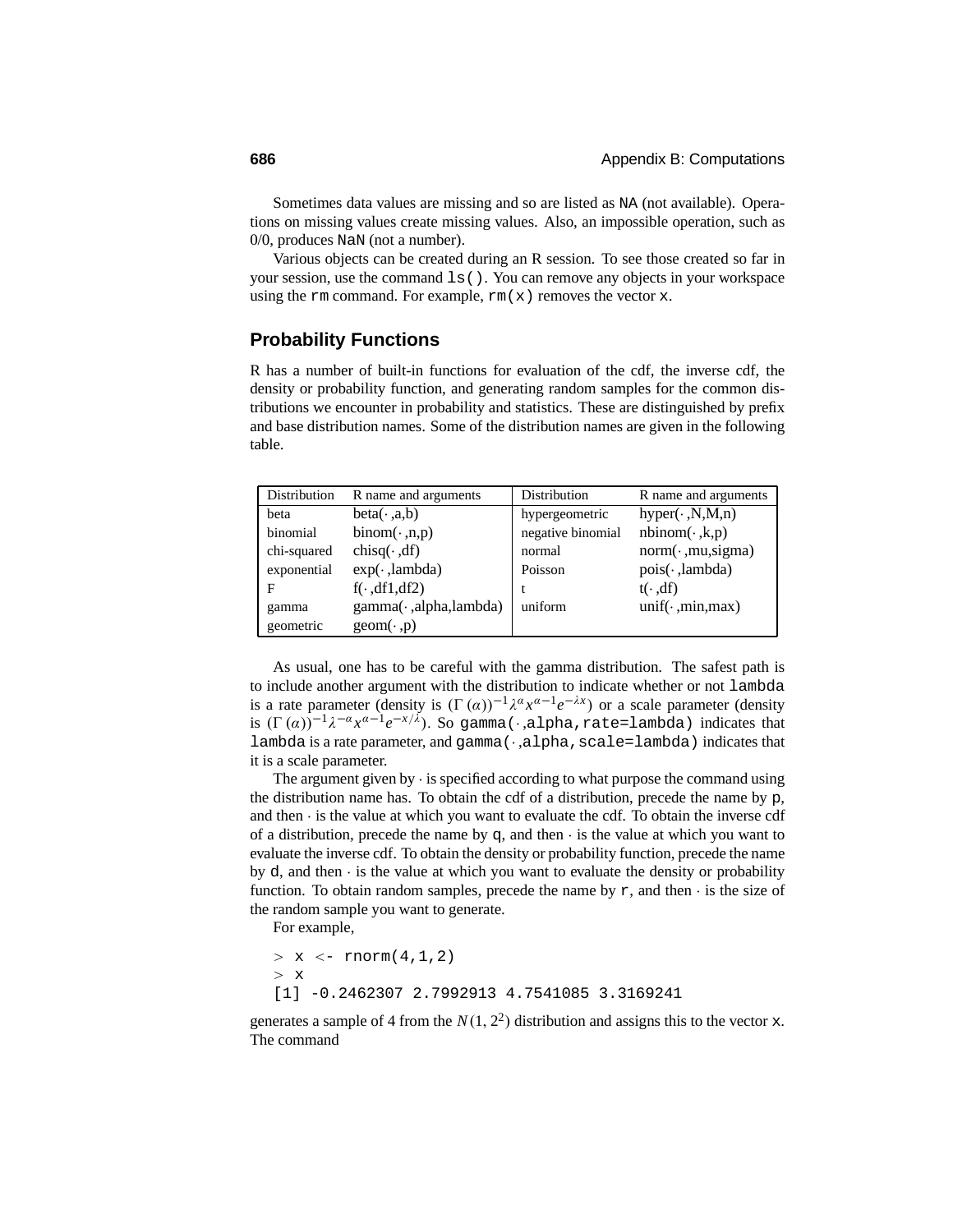$>$  dnorm $(3.2, 2, .5)$ [1] 0.04478906

evaluates the  $N(2, .25)$  pdf at 3.2, while

 $>$  pnorm(3.2,2,.5) [1] 0.9918025

evaluates the *N*(2, 0.25) cdf at 3.2, and

 $>$  qnorm(.025,2,.5) [1] 1.020018

gives the 0.025 quantile of the *N*(2, 0.25) distribution.

If we have data stored in a vector  $x$ , then we can sample values from  $x$ , with or without replacement, using the sample function. For example, sample( $x, n, T$ ) will generate a sample of n from x with replacement, while sample( $x, n, F$ ) will generate a sample of n from x without replacement (note n must be no greater than  $l$ ength( $x$ ) in the latter case).

Sometimes it is convenient to be able to repeat a simulation so the same random values are generated. For this, you can use the set.seed command. For example, set.seed(12345) establishes the seed as 12345.

#### **Tabulating Data**

The table command is available for tabulating data. For example, table(x) returns a table containing a list of the unique values found in  $x$  and their frequency of occurrence in x. This table can be assigned to a variable via

 $y \le -\text{table}(x)$ 

for further analysis (see The Chi-Squared Test section on the next page).

If x and y are vectors of the same length, then  $table(x, y)$  produces a crosstabulation, i.e., counts the number of times each possible value of  $(x, y)$  is obtained, where x can be any of the values taken in  $x$  and  $y$  can be any of the values taken in  $y$ .

### **Plotting Data**

R has a number of commands available for plotting data. For example, suppose we have a sample of size *n* stored in the vector x.

The command hist( $x$ ) will provide a frequency histogram of the data where the cutpoints are chosen automatically by R. We can add optional arguments to hist. The following are some of the arguments available.

breaks - A vector containing the cutpoints.

freq - A logical variable; when freq=T (the default), a frequency histogram is obtained, and when freq=F, a density histogram is obtained.

For example, hist(x,breaks=c(-10,-5,-2,0,2,5,10),freq=F) will plot a density histogram with cutpoints  $-10, -5, -2, 0, 2, 5, 10$ , where we have been careful to ensure that  $min(x) > -10$  and  $max(x) < 10$ .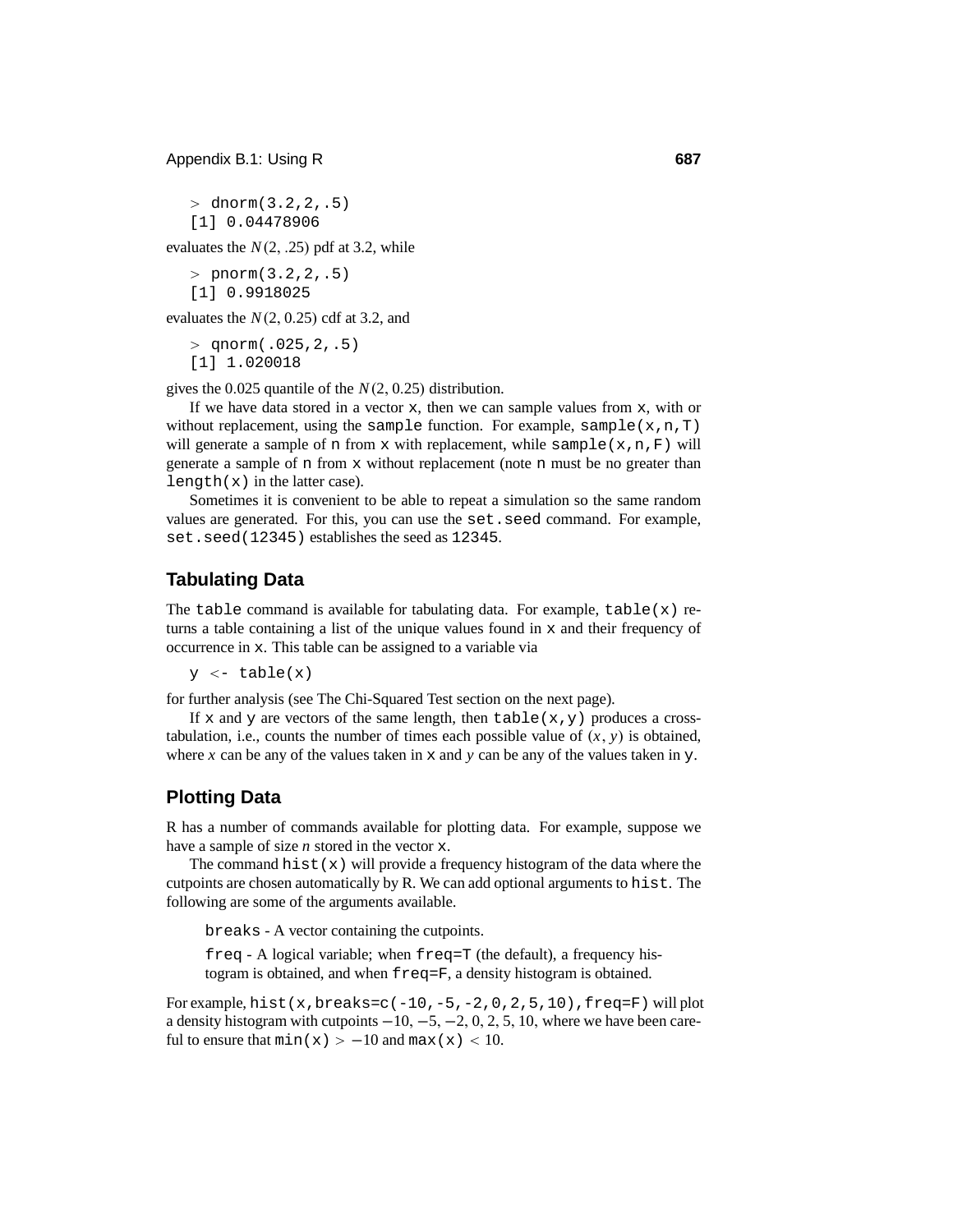If  $y$  is another vector of the same length as  $x$ , then we can produce a scatter plot of y against x via the command plot(x,y). The command plot(x,y, type= $"1"$ ) provides a scatter plot of y against x, but now the points are joined by lines. The command plot(x) plots the values in x against their index. The plot(ecdf(x)) command plots the empirical cdf of the data in x.

A boxplot of the data in x is obtained via the boxplot  $(x)$  command. Side-byside boxplots of the data in x, y, z, etc., can be obtained via boxplot(x, y, z).

A normal probability plot of the values in  $x$  can be obtained using the command qqnorm(x).

A barplot can be obtained using the barplot command. For example,

 $> h \le -c(1,2,3)$ > barplot(h)

produces a barplot with 3 bars of heights 1, 2, and 3.

There are many other aspects to plotting in R that allow the user considerable control over the look of plots. We refer the reader to the manual for more discussion of these.

#### **Statistical Inference**

R has a powerful approach to fitting and making inference about models. Models are specified by the symbol ~. We do not discuss this fully here but only indicate how to use this to handle the simple and multiple linear regression models (where the response and the predictors are all quantitative), the one and two-factor models (where the response is quantitative but the predictors are categorical), and the logistic regression model (where the response is categorical but the predictors are quantitative). Suppose, then, that we have a vector y containing the response values.

#### **Basic Statistics**

The function mean(y) returns the mean of the values in y,  $var(y)$  returns the sample variance of the values in  $y$ , and  $sd(y)$  gives the sample standard deviation. The command median(y) returns the median of y, while quantile(y, p) returns the sample quantiles as specified in the vector of probabilities p. For example, quantile(y, c(.25,.5,.75)) returns the median and the first and third quantiles. The function  $sort(y)$  returns a vector with the values in y sorted from smallest to largest, and rank(y) gives the ranks of the values in y.

#### **The t-Test**

For the data in y, we can use the command

> t.test(y,mu=1,alternative="two.sided",conf.level=.95)

to carry out a *t*-test. This computes the P-value for testing  $H_0$ :  $\mu = 1$  and forms a 0.95-confidence interval for  $\mu$ .

#### **The Chi-Squared Test**

Suppose y contains a vector of counts for k cells and prob contains hypothesized probabilities for these cells. Then the command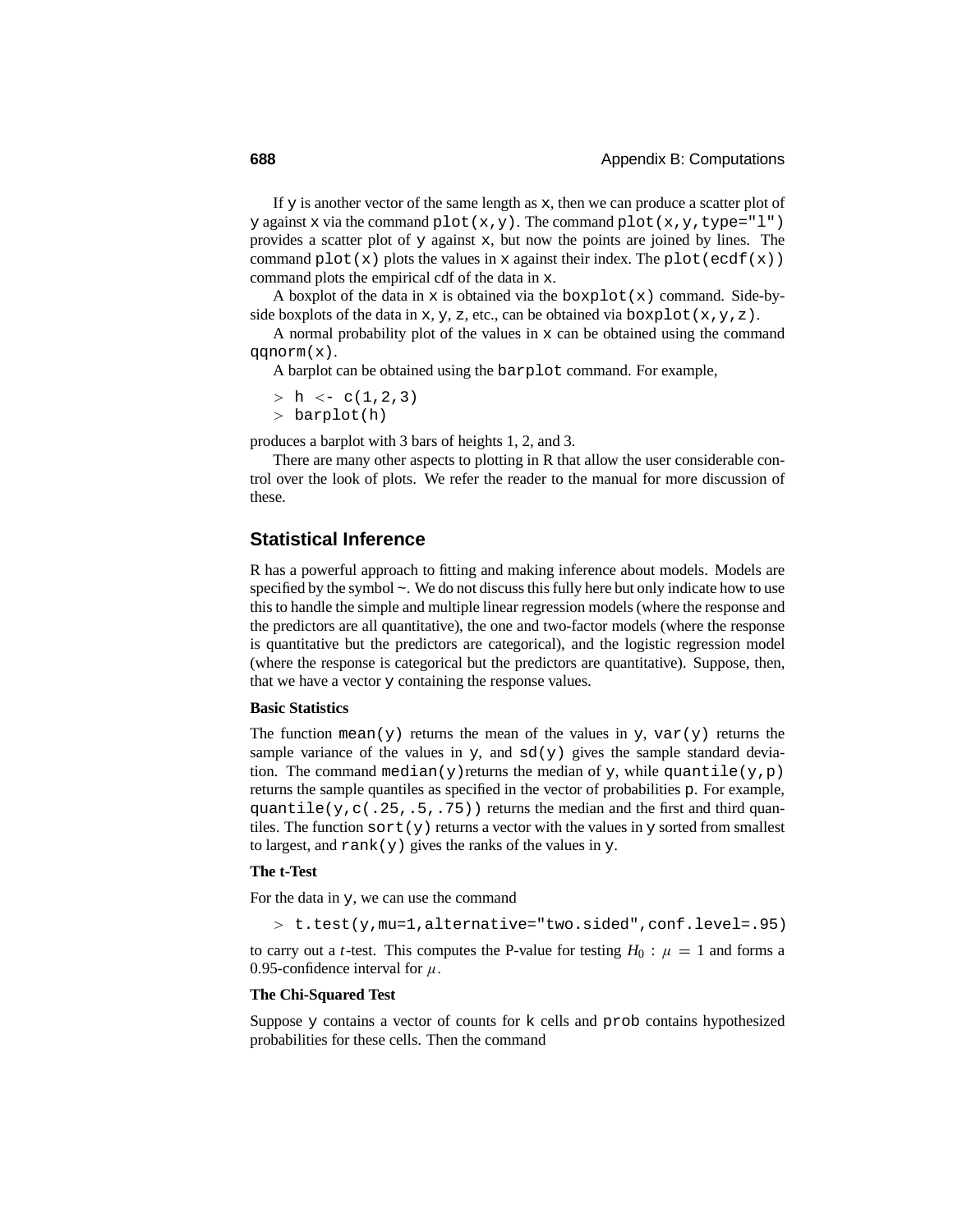```
> chisq.test(y,p=prob)
```
carries out the chi-squared test to assess this hypothesis. Note that y could also correspond to a one-dimensional table.

If x and y are two vectors of the same length, then chisq.test(x,y) carries out a chi-squared test for independence on the table formed by cross-tabulating the entries in  $x$  and  $y$ . If we first create this cross-tabulation in the table  $t$  using the table function, then chisq.test(t) carries out this test.

#### **Simple Linear Regression**

Suppose we have a single predictor with values in the vector x. The simple linear regression model  $E(y | x) = \beta_1 + \beta_2 x$  is then specified in R by y~x. We refer to y~x as a model formula, and read this as "y is modelled as a linear model involving x." To carry out the fitting (which we have done here for a specific set of data), we use the fitting linear models command lm, as follows. The command

 $>$  regexamp  $<-$  lm(y~x)

carries out the computations for fitting and inference about this model and assigns the result to a structure called regexamp. Any other valid name could have been used for this structure. We can now use various R functions to pick off various items of interest. For example,

```
> summary(regexamp)
Call:
lm(formula = y~x)Residuals:
 Min 1Q Median 3Q Max
-4.2211 -2.1163 0.3248 1.7255 4.3323
Coefficients:
Estimate Std. Error t value Pr(>|t|)<br>Intercept) 6.5228 1.2176 5.357 4.31e-05 ***
(Intercept) 6.5228x 1.7531 0.1016 17.248 1.22e-12 ***
--
Signif. codes: 0 '***' 0.001 '**' 0.01 '*' 0.05 '.'
0.1 ' 1Residual standard error: 2.621 on 18 degrees of freedom
Multiple R-squared: 0.9429, Adjusted R-squared: 0.9398
F-statistic: 297.5 on 1 and 18 DF, p-value: 1.219e-12
```
uses the summary function to give us all the information we need. For example, the fitted line is given by  $6.5228 + 1.7531x$ . The test of  $H_0$ :  $\beta_2 = 0$  has a P-value of 1.22 × 10<sup>-12</sup>, so we have strong evidence against *H*<sub>0</sub>. Furthermore, the *R*<sup>2</sup> is given by 94.29%. Individual items can be accessed via various R functions and we refer the reader to ?lm for this.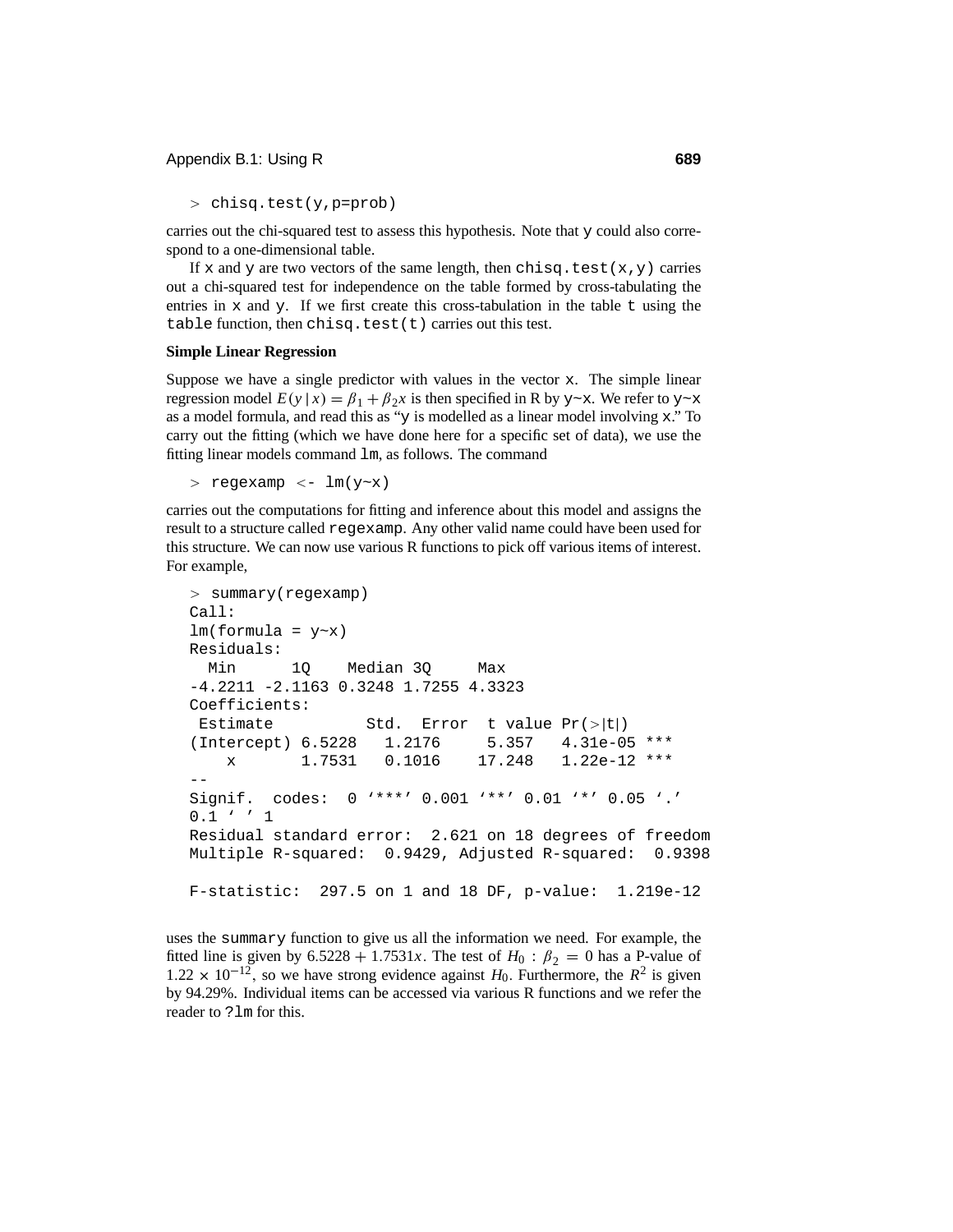#### **Multiple Linear Regression**

If we have two quantitative predictors in the vectors  $x1$  and  $x2$ , then we can proceed just as with simple linear regression to fit the linear regression model  $E(y | x_1, x_2)$  $= \beta_1 + \beta_2 x_1 + \beta_2 x_2$ . For example, the commands

```
> regex <- lm(y~x1+x2)
> summary(regex)
```
fit the above linear model, assign the results of this to the structure regex, and then the summary function prints out (suppressed here) all the relevant quantities. We read y~x1+x2 as, "y is modelled as a linear model involving x1 *and* x2." In particular, the *F*-statistic, and its associated P-value, is obtained for testing  $H_0: \beta_2 = \beta_3 = 0$ .

This generalizes immediately to linear regression models with *k* quantitative predictors  $x_1, \ldots, x_k$ . Furthermore, suppose we want to test that the model only involves  $x_1, \ldots, x_l$  for  $l \leq k$ . We use  $\text{Im}$  to fit the model for all *k* predictors, assign this to regex, and also use lm to fit the model that only involves *l* predictors and assign this to regex1. Then the command anova(regex,regex1) will output the *F*statistics, and its P-value, for testing  $H_0: \beta_{l+1} = \cdots = \beta_k = 0$ .

#### **One- and Two-Factor ANOVA**

Suppose now that *A* denotes a categorical predictor taking two levels  $a_1$  and  $a_2$ . Note that the values of *A* may be character in value rather than numeric, e.g., x is a character vector containing the values a1 and a2, used to denote at which level the corresponding value of y was observed. In either case, we need to make this into a factor A, via the command

 $> A < -$  factor(x)

so that A can be used in the analysis. Then the command

 $>$  aov(y~A)

produces the one-way ANOVA table. Of course, aov also handles factors with more than two levels. To produce the cell means, use the command  $\text{tapply}(y, A, \text{mean})$ .

Suppose there is a second factor *B* taking 5 levels  $b_1, \ldots, b_5$ . If this is the factor B in R, then the command

 $> aov(y~A+B+A:B)$ 

produces the two-way ANOVA for testing for interactions between factors A and B. To produce the cell means, use the command  $\text{tapply}(y, \text{list}(A, B))$ , mean). The command  $aov(y<sub>></sub>-A+B)$  produces the ANOVA table, assuming that there are no interactions.

#### **Logistic Regression**

Suppose we have binary data stored in the vector  $\gamma$ , and  $\alpha$  contains the corresponding values of a quantitative predictor. Then we can use the generalized linear model command glm to fit the logistic regression model  $P(Y = 1 | x) = \exp{\frac{\beta_1 + \beta_2 x}{1 + \cdots}}$  $\exp{\{\beta_1 + \beta_2 x\}}$ . The commands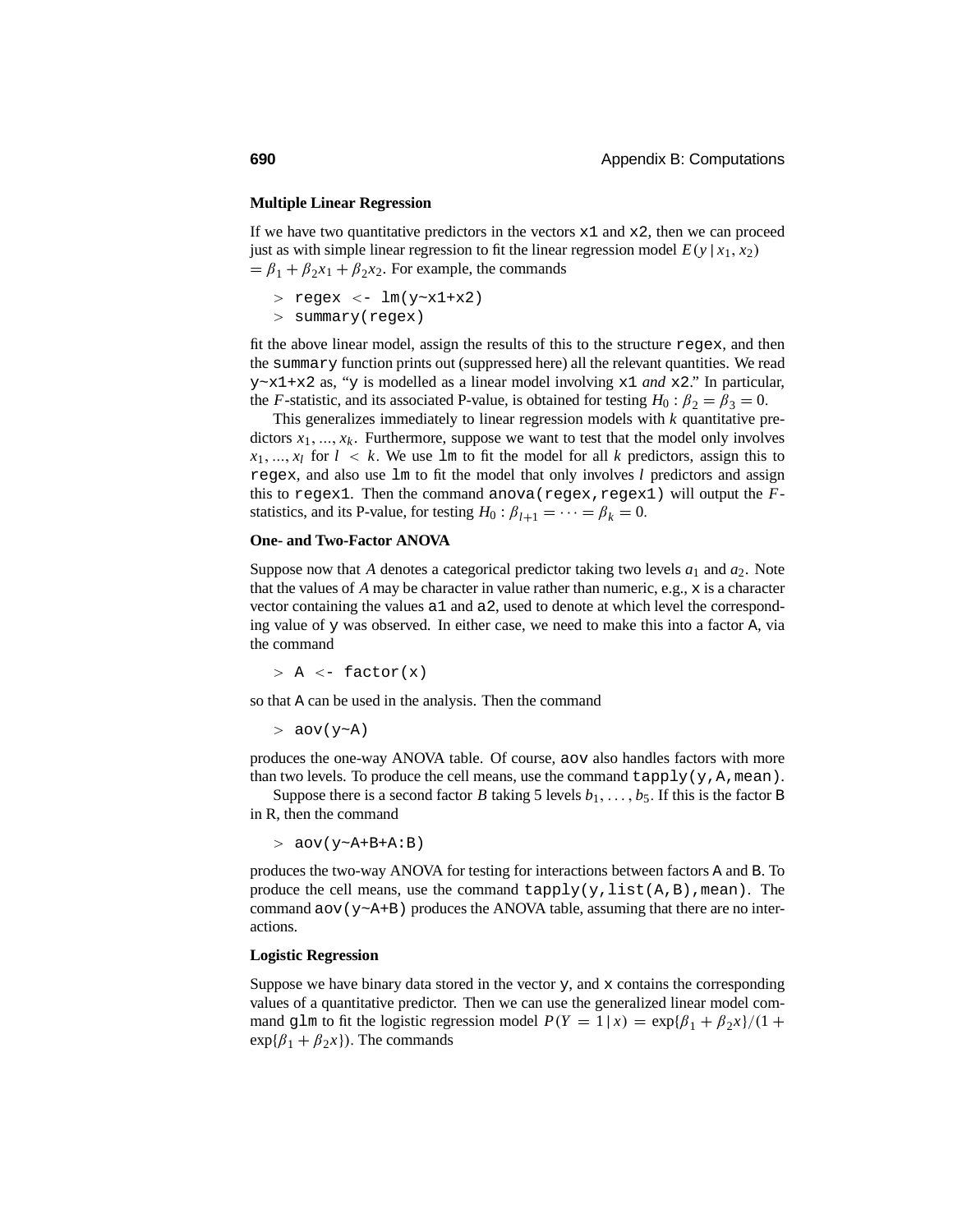```
> logreg <- glm(y~x,family=binomial)
```

```
> summary(logreg)
```
fit the logistic regression model, assign the results to logreg and then the summary command outputs this material. This gives us the estimates of the  $\beta_i$ , their standard errors, and P-values for testing that the  $\beta_i = 0$ .

### **Control Statements and R Programs**

A basic control statement is of the form if (expr1) expr2 else expr3, where expr1 takes a logical value, expr2 is executed if expr1 is T, and expr3 is executed if expr1 is <sup>F</sup>. For example, if <sup>x</sup> is a variable taking value <sup>−</sup>2, then

 $>$  if (x<0) {y <- -1} else {y <- 1}

results in <sup>y</sup> being assigned the value <sup>−</sup>1. Note that the else part of the statement can be dropped.

The command for (name in expr) expr2 executes expr2 for each value of name in expr1. For example,

```
> for (i in 1:10) print(i)
```
prints the value of the variable i as i is sequentially assigned values in  $\{1, 2, \ldots, 10\}$ . Note that  $m:n$  is a shorthand for the sequence  $(m, m + 1, \ldots, n)$  in R. As another example,

 $>$  for (i in 1:20) y[i] <- 2^i

creates a vector  $y$  with 20 entries, where the *i*-th element of  $y$  equals  $2^i$ .

The break terminates a loop, perhaps based on some condition holding, while next halts the processing of the current iteration and advances the looping index. Both break and next apply only to the innermost of nested loops.

Commands in R can be grouped by placing them within braces  $\{ \exp r1; \exp r2; \$ ...}. The commands within the braces are executed as a unit. For example,

> for (i in 1:20) {print(i);  $y[i] < -2^i;$ ; print( $y[i])$ }

causes i to be printed, y[i] to be assigned, and y[i] to be printed, all within a for loop.

Often when a computation is complicated, such as one that involves looping, it is better to put all the R commands in a single file and then execute the file in batch mode. For example, suppose you have a file prog.R containing R code. Then the command source("pathname/prog.R") causes all the commands in the file to be executed.

It is often convenient to put comments in R programs to explain what the lines of code are doing. A comment line is preceded by # and of course it is not executed.

### **User-Defined Functions**

R also allows user-defined functions. The syntax of a function definition is as follows.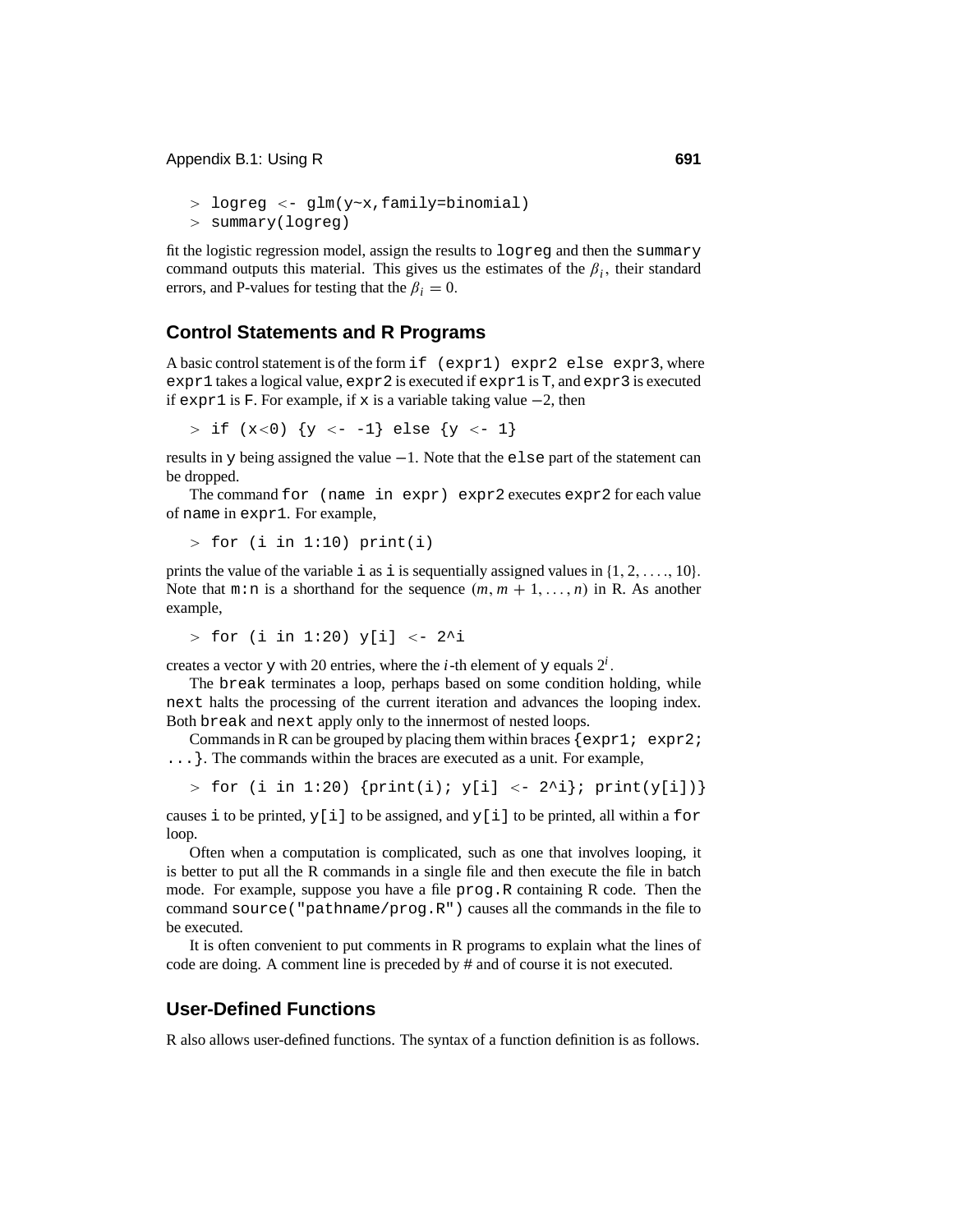```
function name <- function(arguments) {
       function body;
       return(return value);
}
```
For example, the following function computes the sample coefficient of variation of the data x.

```
coef\_var \leftarrow function(x) {
     result \langle -s d(x)/m e a n(x)\rangle;
     return(result);
}
```
Then if we want to subsequently compute the coefficient of variation of data y we simply type  $\text{coeff}_\text{var}(y)$ .

## **Arrays and Lists**

A vector of length *m* can also be thought of as one-dimensional array of length *m*. R can handle multidimensional *arrays*, e.g.,  $m \times n$ ,  $m \times n \times p$  arrays, etc. If a is a threedimensional array, then  $a[i,j,k]$  refers to the entry in the  $(i,j,k)$ -th position of the array. There are various operations that can be carried out on arrays and we refer the reader to the manual for these. Later in this manual, we will discuss the special case of two-dimensional arrays, which are also known as matrices. For now, we just think of arrays as an object in which we store data.

A very general data structure in R is given by a *list*. A list is similar to an array with several important differences.

- 1. Any entry in an array is referred to by its index. But any entry in a list may be referred to by a character name. For example, the fitted regression coefficients are referred to by regex\$coefficients after fitting the linear model regex <- lm(y  $\sim x1 + x2$ ). The dollar mark (\$) is the entry reference operator, that is, varname\$entname indicates the "entname" entry in the list "varname."
- 2. While an array stores only the same type of data, a list can store any R objects. For example, the coefficients entry in a linear regression object is a numeric vector, and the model entry is a list.
- 3. The reference operators are different:  $\arref{i}$  refers to the *i*-th entry in the array arr, and lst[[i]] refers to the *i*-th entry in the list lst. Note that *i* can be the entry name, i.e., lst\$entname and lst[['entname']] refer to the same data.

## **Examples**

We now consider some examples relevant to particular sections or examples in the main text. To run any of these codes, you first have to define the functions. To do this, load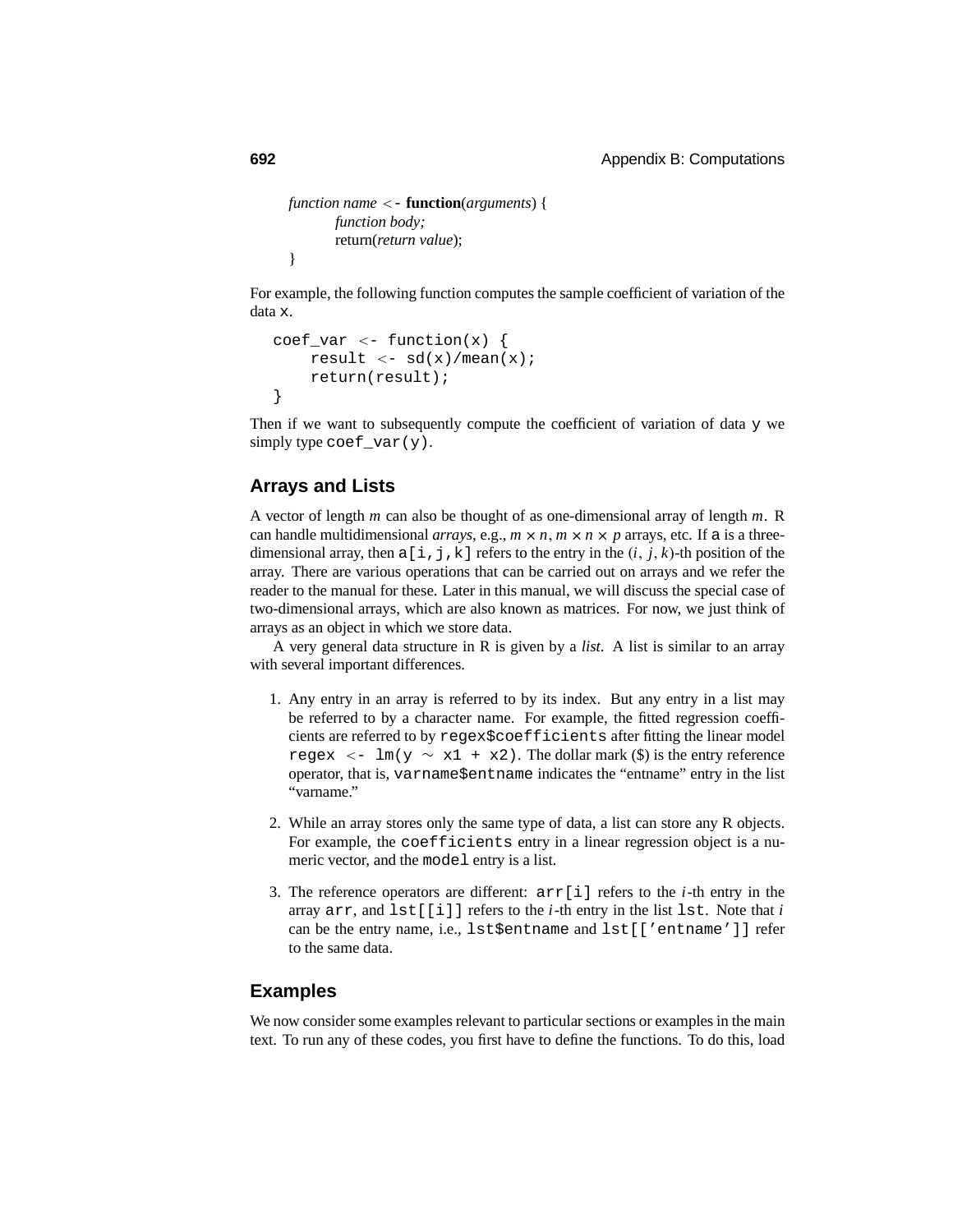the code using the source command. Arguments to the functions then need to be specified. Note that lines in the listings may be broken unnaturally and continue on the following line.

#### **EXAMPLE B.1.1** *Bootstrapping in Example 6.4.2*

The following R code generates bootstrap samples and calculates the median of each of these samples. To run this code, type  $y < -$  bootstrap\_median(m,x), where m is the number of bootstrap samples,  $x$  contains the original sample, and the medians of the resamples are stored in y. The statistic to be bootstrapped can be changed by substituting for median in the code.

```
# Example B.2.1
# function name: bootstrap_median
# parameters:
# m resample size
# x original data
# return value:
# a vector of resampled medians
# description: resamples and stores its median
  bootstrap_median <- function(m,x) {
      n \le - \text{length}(x);
      result \langle - rep(0,m);
      for(i in 1:m) result[i] <- median(sample(x,n,T));
   return(result);
  }
```
#### **EXAMPLE B.1.2** *Sampling from the Posterior in Example 7.3.1*

The following R code generates a sample of from the joint posterior in Example 7.3.1. To run a simulation, type

```
post <- post_normal(m,x,alpha0,beta0,mu0,tau0square)
```
where m is the Monte Carlo sample size and the remaining arguments are the hyperparameters of the prior. The result is a list called (in this case) post, where post\$mu and post\$sigmasq contain the generated values of  $\mu$  and  $\sigma^2$ , respectively. For example,

```
> x \leq c(11.6714, 1.8957, 2.1228, 2.1286, 1.0751, 8.1631,1.8236, 4.0362, 6.8513, 7.6461, 1.9020, 7.4899, 4.9233,
8.3223, 7.9486);
> post <- post normal(10**4,x,2,1,4,2)
> z <- sqrt(post$sigmasq)/post$mu
```
runs a simulation as in Example 7.3.1, with  $N = 10^4$ .

```
# Example B.2.2
# function name: post_normal
# parameters:
# m sample size
```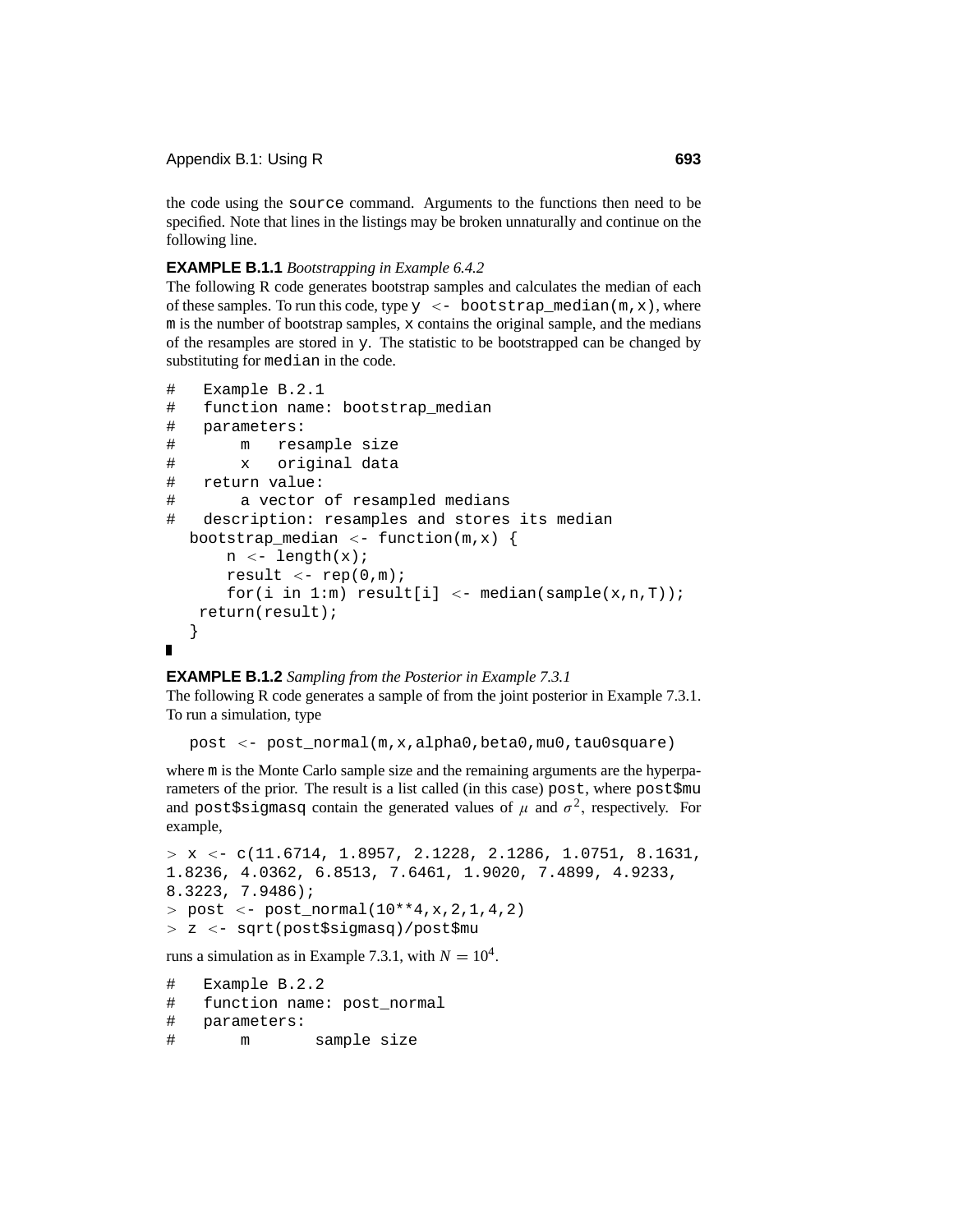```
# x data
# alpha0 shape parameter for 1/sigma^2
# beta0 rate parameter for 1/sigma^2
# mu0 location parameter for mu
# tau0square variance ratio parameter for mu
# returned values:
# mu sampled mu
# sigmasq sampled sigmasquare
# description: samples from the posterior distribution
# in Example 7.3.1
#
post_normal<-function(m,x,alpha0,beta0,mu0,tau0square){
# set the length of the data
n \le - \text{length}(x);
# the shape and rate parameters of the posterior dist.
# alpha_x = first parameter of the gamma dist.
# = (alpha0 + n/2)alpha_x < - alpha0 + n/2# beta_x = the rate parameter of the gamma dist.
beta_x <- beta0 + (n-1)/2 * var(x) + n*(mean(x)-mu0)**2/2/(1+n*tau0square);
# mu_x = the mean parameter of the normal dist.
mu_x <- (mu0/tau0square+n*mean(x))/(n+1/tau0square);
# tausq_x = the variance ratio parameter of the normal
# distribution
tausqx \le -1/(n+1/tau0square);
# initialize the result
result \langle -1 \text{ist}( \rangle );
result$sigmasq <- 1/rgamma(m,alpha_x,rate=beta_x);
result$mu <- rnorm(m,mu_x,sqrt(tausq_x *
                     result$sigmasq));
return(result);
}
п
```
**EXAMPLE B.1.3** *Calculating the Estimates and Standard Errors in Example 7.3.1* Once we have a sample of values from the posterior distribution of  $\psi$  stored in psi, we can calculate the interval given by the mean value of psi plus or minus 3 standard deviations as a measure of the accuracy of the estimation.

```
# Example B.2.3
# set the data
x <- c(11.6714, 1.8957, 2.1228, 2.1286, 1.0751, 8.1631,
  1.8236, 4.0362, 6.8513, 7.6461, 1.9020, 7.4899,
  4.9233, 8.3223, 7.9486);
post \langle - post normal(10**4,x,2,1,4,2);
# compute the coefficient of variation
```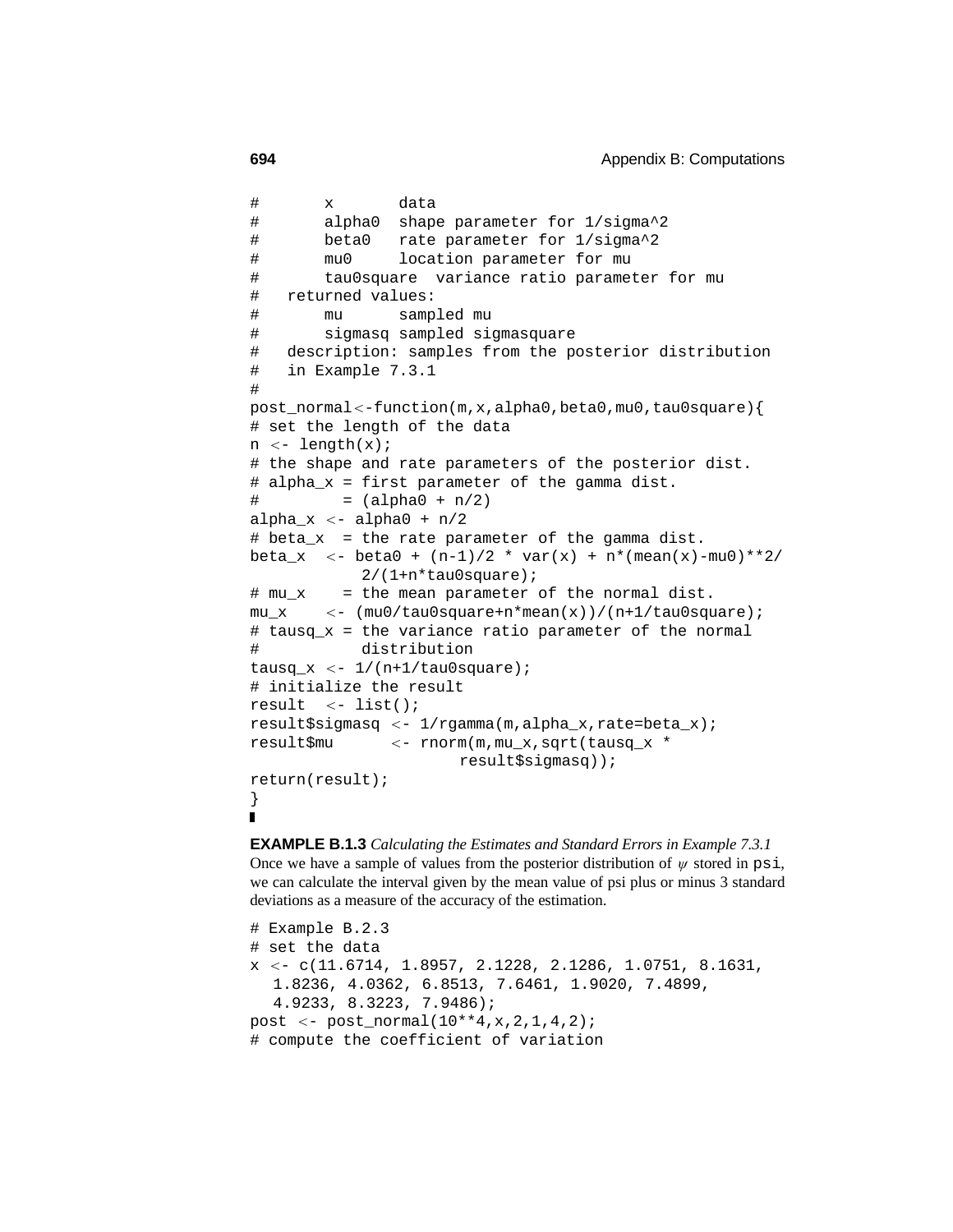```
psi <- sqrt(post$sigmasq)/post$mu;
psi_hat \langle - \text{mean}(\text{psi} \langle -1, 5 \rangle);
psi_se <- sqrt(psi_hat * (1-psi_hat))/sqrt(length(psi));
# the interval
cq < -3cat("The three times s.e. interval is ",
   "[",psi_hat-cq*psi_se, ", ", psi_hat+cq*psi_se,"]\n");
```
**EXAMPLE B.1.4** *Using the Gibbs Sampler in Example 7.3.2* To run this function, type

```
post<-gibbs_normal(m,x,alpha0,beta0,lambda,mu0,
                   tau0sq,burnin=0)
```
as this creates a list called post, where post\$mu and post\$sigmasq contain the generated values of  $\mu$  and  $\sigma^2$ , respectively. Note that the burnin argument is set to a nonnegative integer and indicates that we wish to discard the first burnin values of  $\mu$  and  $\sigma^2$  and retain the last m. The default value is burnin=0.

```
# Example B.2.4
# function name: gibbs_normal
# parameters
# m the size of posterior sample
# x data
# alpha0 shape parameter for 1/sigma^2
# beta0 rate parameter for 1/sigma^2
# lambda degree of freedom of Student's t-dist.
# mu0 location parameter for mu
# tau0sq scale parameter for mu
# burnin size of burn in. the default value is 0.
#
# returnrd values
# mu sampled mu's
# sigmasq sampled sigma^2's
# description: samples from the posterior in Ex. 7.3.2
#
gibbs_normal \leq - function(m,x,alpha0,beta0,lambda,mu0,
                        tau0sq,burnin=0) {
  # initialize the result
 result \langle - list();
  result$sigmasq <- result$mu <- rep(0,m);
  # set the initial parameter
 mu \langle - \text{mean}(x) \ranglesigmasq \langle - \text{var}(x) \ranglen \langle -\text{ length}(x)\rangle# set parameters
```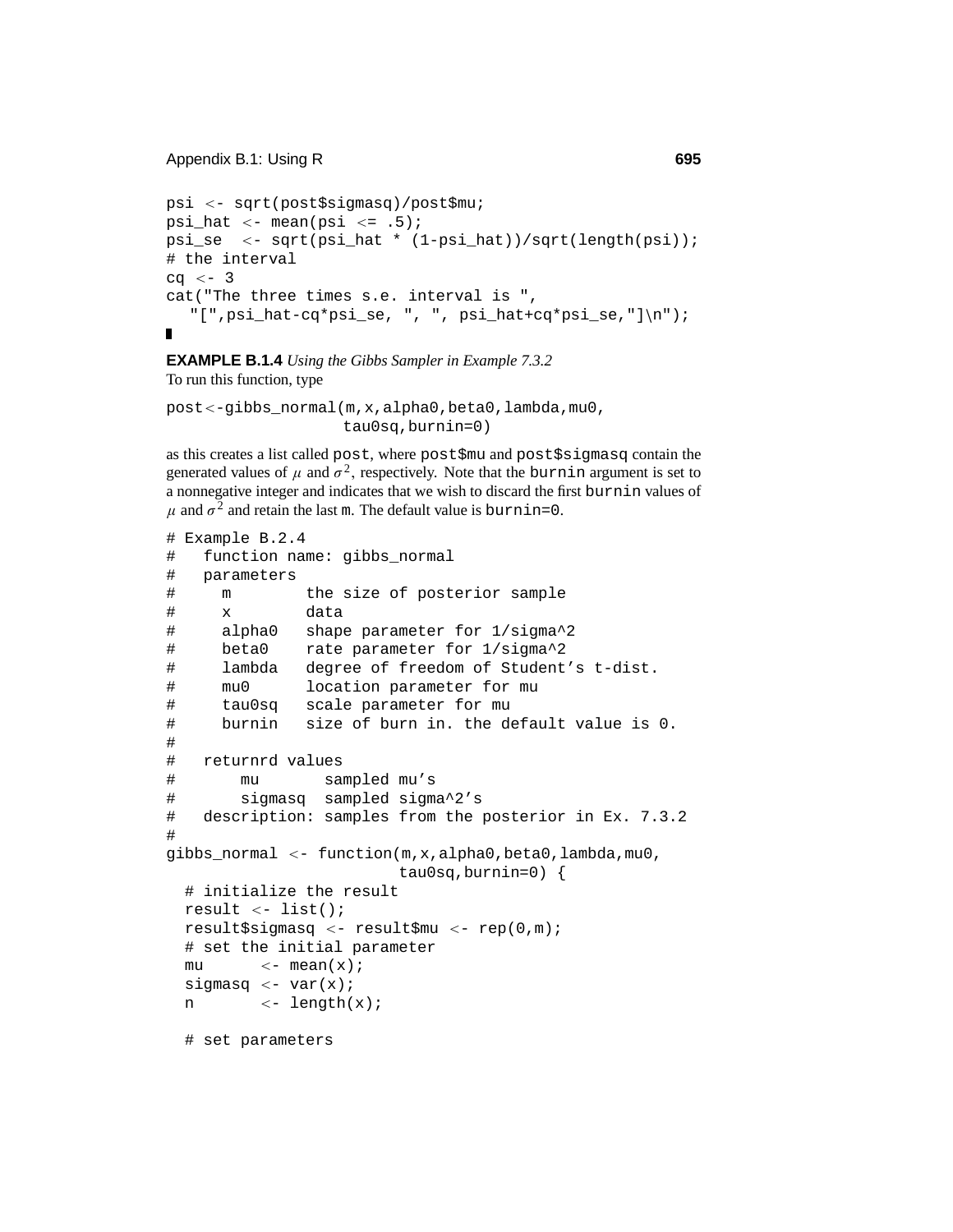```
alpha_x \le -n/2 + n alpha0 + 1/2;
 # loop
 for(i in (1-burnin):m) {
  # update v_i's
  v <- rgamma(n,(lambda+1)/2,rate=((x-mu)**2/
                          sigmasq/lambda+1)/2);
  # update sigma-square
  beta_x < -(sum(v*(x-mu)**2)/lambda+(mu-mu0)**2/
                               tau0sq)/2+beta0;
  sigmasq<- 1/rgamma(1,alpha_x,rate=beta_x);
  # update mu
  r <- 1/(sum(v)/lambda+1/tau0sq);
  mu <- rnorm(1,r*(sum(v*x)/lambda+mu0/tau0sq),
                       sqrt(r*sigmasq));
  # burnin check
  if(i < 1) next;
  result$mu[i] <- mu;
  result$sigmasq[i] <- sigmasq;
 }
 result$psi <- sqrt(result$sigmasq)/result$mu;
 return(result);
}
```
#### **EXAMPLE B.1.5** *Batching in Example 7.3.2*

The following R code divides a series of data into batches and calculates the batch means. To run the code, type  $y < -$  batching(k, x) to place the consecutive batch means of size k, of the data in the vector x, in the vector y.

```
# Example B.2.5
# function name: batching
# parameters:
# k size of each batch
# x data
# return value:
# an array of the averages of each batch
# description: this function separates the data x into
# floor(length(x)/k) batches and returns the array of
# the averages of each batch
batching \langle - function(k,x) {
    m \le - floor(length(x)/k);
   result <- rep(0, m);
    for(i in 1:m) result[i] <- mean(x[(i-1)*k+(1:k)]);
   return(result);
}\blacksquare
```
п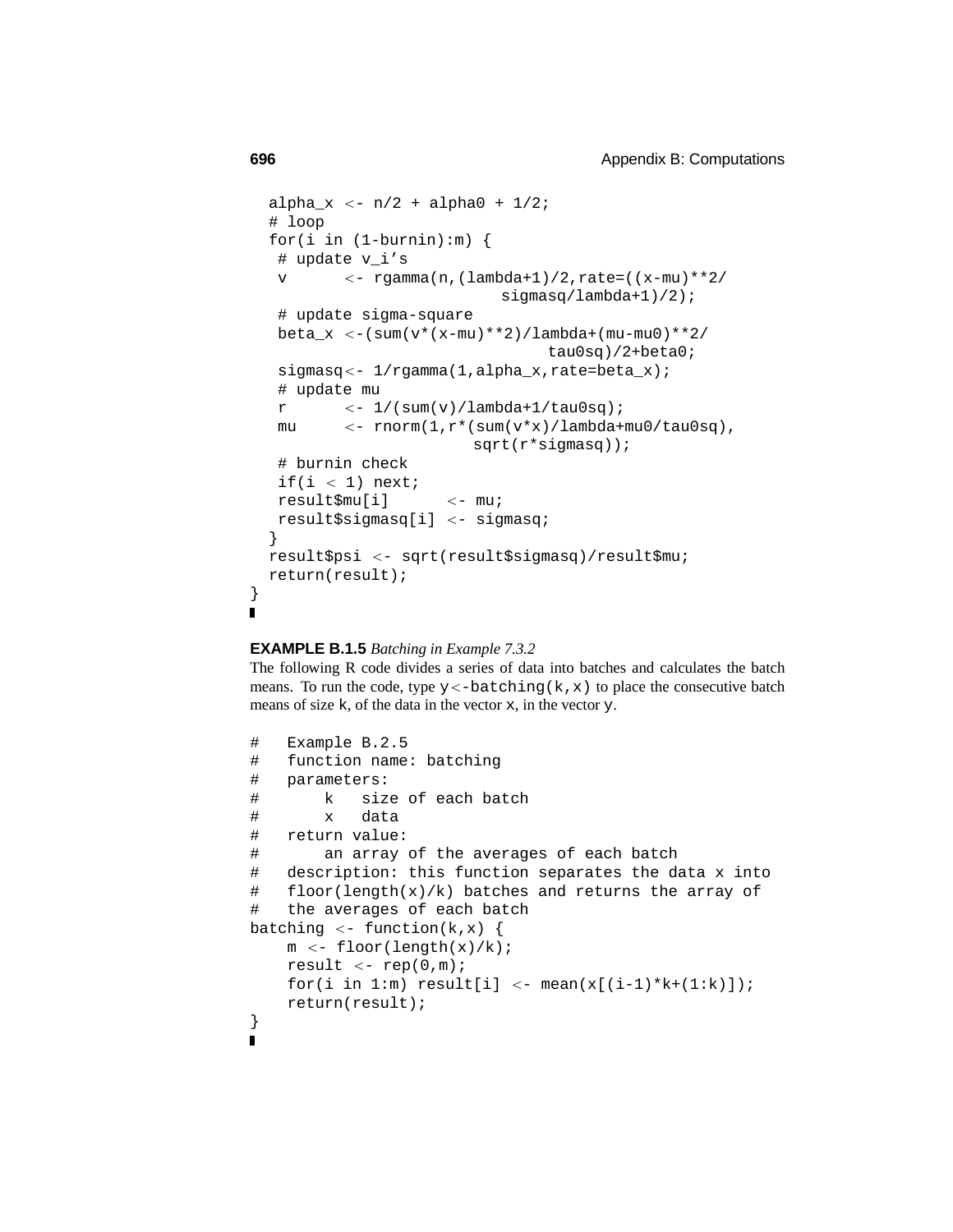**EXAMPLE B.1.6** *Simulating a Sample from the Distribution of the Discrepancy Statistic in Example 9.1.2*

The following R code generates a sample from the discrepancy statistic specified in Example 9.1.2. To generate the sample, type  $y < -$ discrepancy(m,n) to place a sample of size m in y, where n is the size of the original data set. This code can be easily modified to generate samples from other discrepancy statistics.

```
# Example B.2.6
# function name: discrepancy
# parameters:
# m resample size
# n size of data
# return value:
# an array of m discrepancies
# description: this function generates m discrepancies
# when the data size is n
discrepancy <- function(m,n) {
    result \leftarrow rep(0,m);for(i in 1:m) {
        x \leq -\text{rnorm}(n);xbar \langle - \text{mean}(x) \rangler <- (x-xbar)/sqrt( (sum((x-xbar)**2));
        result[i] < -sum(log(r**2));}
    return(result/n);
}
\blacksquare
```
#### **EXAMPLE B.1.7** *Generating from a Dirichlet Distribution in Example 10.2.3*

The following R code generates a sample from a Dirichlet( $\alpha_1$ ,  $\alpha_2$ ,  $\alpha_3$ ,  $\alpha_4$ ) distribution. To generate from this distribution, first assign values to the vector alpha, and then type ddirichlet(n,alpha) where n is the sample size.

```
# Example B.2.7
# function name: ddirichlet
# parameters:
# n sample size
# alpha vector(alpha1,...,alphak)
# return value:
# a (n x k) matrix. rows are i.i.d. samples
# description: this function generates n random samples
# from Dirichlet(alpha1,...,alphak) distribution
ddirichlet <- function(n,alpha) {
   k <- length(alpha);
   result \langle - matrix(0,n,k);
    for(i in 1:k) result[,i] <- rgamma(n,alpha[i]);
    for(i in 1:n) result[i,] \langle - result[i,] /
                                      sum(result[i,]);
```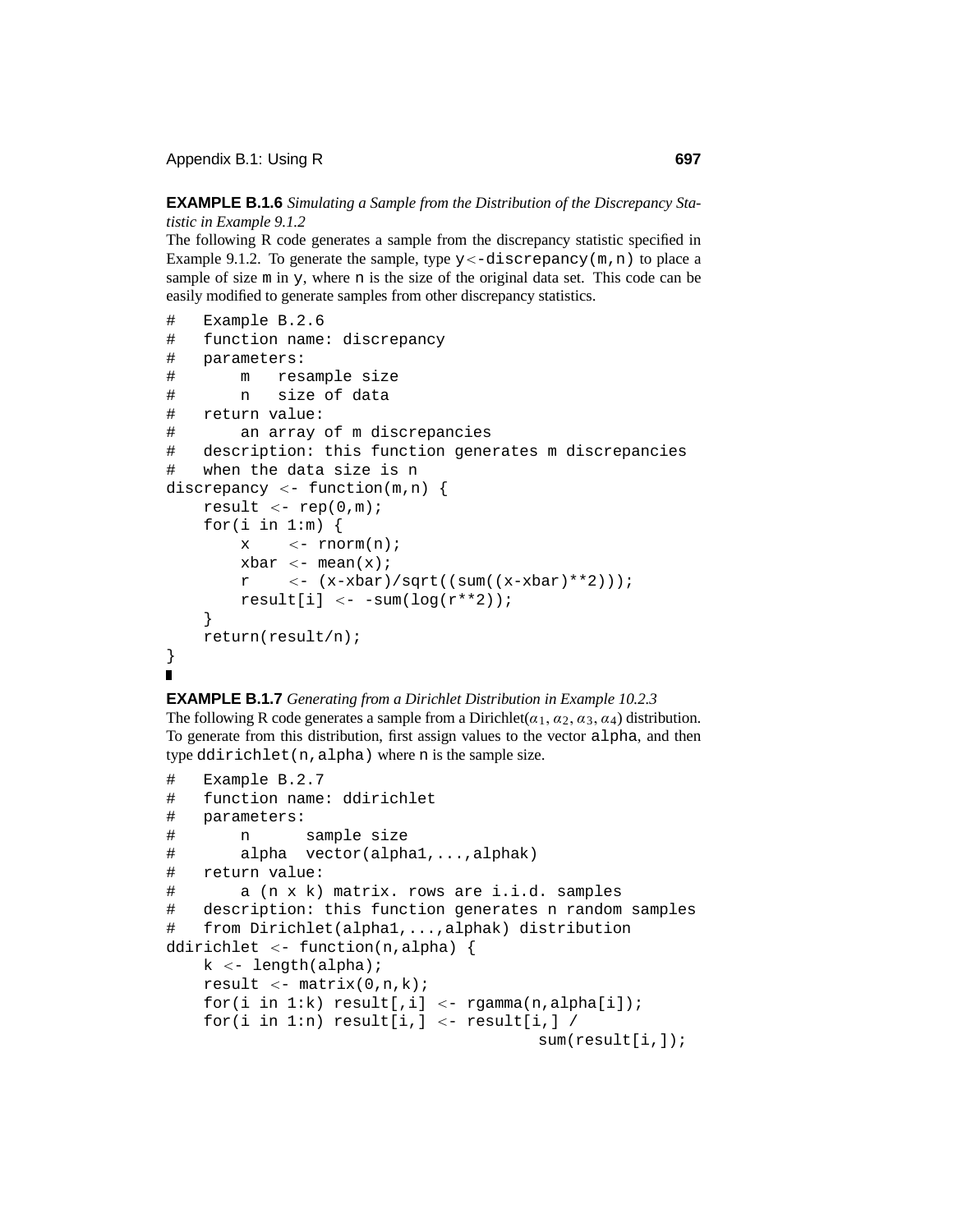```
return(result);
}
```
#### **Matrices**

A matrix can be thought of as a collection of data values with two subscripts or as a rectangular array of data. So if a is a matrix, then  $a[i, j]$  is the  $(i, j)$ -th element in a. Note that a[i,] refers to the *i*-th row of a and a[,j] refers to the *j*-th column of a. If a matrix has *m* rows and *n* columns, then it is an  $m \times n$  matrix, and *m* and *n* are referred to as the dimensions of the matrix.

Perhaps the simplest way to create matrices is with cbind and rbind commands. For example,

```
> x < -c(1, 2, 3)> y < -c(4, 5, 6)> a < -cbind(x,y)> ax y
[1,] 1 4
[2,] 2 5
[3,] 3 6
```
creates the vectors  $x$  and  $y$ , and the cbind command takes  $x$  as the first column and y as the second column of the newly created  $3 \times 2$  matrix a. Note that in the printout of  $a$ , the columns are still labelled  $x$  and  $y$ , although we can still refer to these as  $a$ [, 1] and  $a$ [, 2]. We can remove these column names via the command  $\text{colnames}(a) \leq -\text{NULL}$ . Similarly, the rbind command will treat vector arguments as the rows of a matrix. To determine the number of rows and columns of a matrix a, we can use the  $nrow(a)$  and  $ncol(a)$  commands. We can also create a diagonal matrix using the diag command. If x is an *n*-dimensional vector, then diag(x) is an  $n \times n$  matrix with the entries in  $x$  along the diagonal and 0's elsewhere. If a is an  $m \times n$  matrix, then diag(a) is the vector with entries taken from the main diagonal of a. To create an  $n \times n$  identity matrix, use diag(n).

There are a number of operations that can be carried out on matrices. If matrices a and b are  $m \times n$ , then a+b is the  $m \times n$  matrix formed by adding the matrices componentwise. The transpose of a is the  $n \times m$  matrix  $t(a)$ , with *i*-th row equal to the *i*-th column of a. If c is a number, then  $c \star a$  is the  $m \times n$  matrix formed by multiplying each element of a by c. If a is  $m \times n$  and b is  $n \times p$ , then a<sup>2</sup>\*%b is the  $m \times p$  matrix product (Appendix A.4) of a and b. A numeric vector is treated as a column vector in matrix multiplication. Note that a\*b is also defined when a and b are of the same dimension but this is the componentwise product of the two matrices, which is quite different from the matrix product.

If a is an  $m \times m$  matrix, then the inverse of a is obtained as solve (a). The solve command will return an error if the matrix does not have an inverse. If a is a square matrix, then  $\det(a)$  computes the determinant of a.

We now consider an important application.

 $\blacksquare$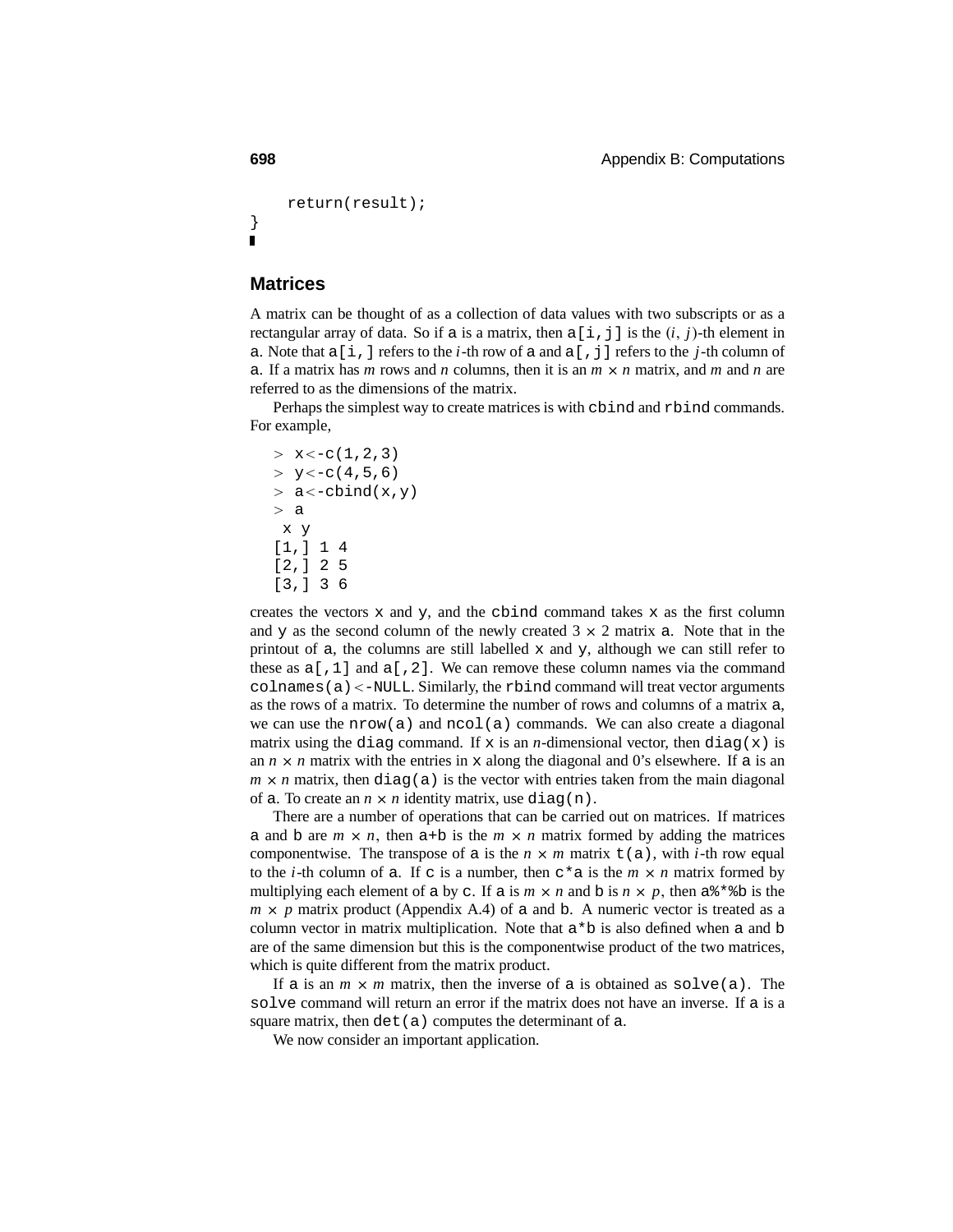Appendix B.1: Using Minitab **699**

#### **EXAMPLE B.1.8** *Fitting Regression Models*

Suppose the *n*-dimensional vector y corresponds to the response vector and the  $n \times k$ matrix V corresponds to the design matrix when we are fitting a linear regression model given by  $E(y | V) = V\beta$ . The least-squares estimate of  $\beta$  is given by b as computed in

 $b$  < - solve  $(t(V)$   $\frac{1}{6}$   $\frac{1}{6}$   $\frac{1}{6}$   $\frac{1}{6}$   $\frac{1}{6}$   $\frac{1}{6}$   $\frac{1}{6}$   $\frac{1}{6}$   $\frac{1}{6}$   $\frac{1}{6}$   $\frac{1}{6}$   $\frac{1}{6}$   $\frac{1}{6}$   $\frac{1}{6}$   $\frac{1}{6}$   $\frac{1}{6}$   $\frac{1}{6}$   $\frac{1}{6}$   $\frac{1}{6}$   $\frac{1}{6}$ 

with the vector of predicted values  $p$  and residuals  $r$  given by

```
> p<-V%*%b
> r < -y-p
```
with squared lengths

 $>$  slp < - t(p)  $*$  \*  $p$  $>$  slr  $lt$ -t(r)  $*$ \* $*$ 

where  $s \ln p$  is the squared length of p and  $s \ln p$  is the squared length of r. Note that the matrix solve ( $t(V)$ %\*%V) is used for forming confidence intervals and tests for the individual  $\beta_i$ . Virtually all the computations involved in fitting and inference for the linear regression matrix can be carried out using matrix computations in R like the ones we have illustrated.

#### **Packages**

There are many packages that have been written to extend the capability of basic R. It is very likely that if you have a data analysis need that cannot be met with R, then you can find a freely available package to add. We refer the reader to ?install.packages and ?library for more on this.

## **B.2 Using Minitab**

All the computations found in this text were carried out using Minitab. This statistical software package is very easy to learn and use. Other packages such as SAS or R (see section B.1) could also be used for this purpose.

Most of the computations were performed using Minitab like a calculator, i.e., data were entered and then a number of Minitab commands were accessed to obtain the quantities desired. No programming is required for these computations.

There were a few computations, however, that did involve a bit of programming. Typically, this was a computation in which numerous operations to be performed many times, and so looping was desirable. In each such case, we have recorded here the Minitab code that we used for these computations. As the following examples show, these programs were never very involved.

Students can use these programs as templates for writing their own Minitab programs. Actually, the language is so simple that we feel that anyone using another language for programming can read these programs and use them as templates in the same way. Simply think of the symbols  $c1$ ,  $c2$ , etc. as arrays where we address the *i*-th element in the array  $c1$  by  $c1(i)$ . Furthermore, there are constants k1, k2, etc.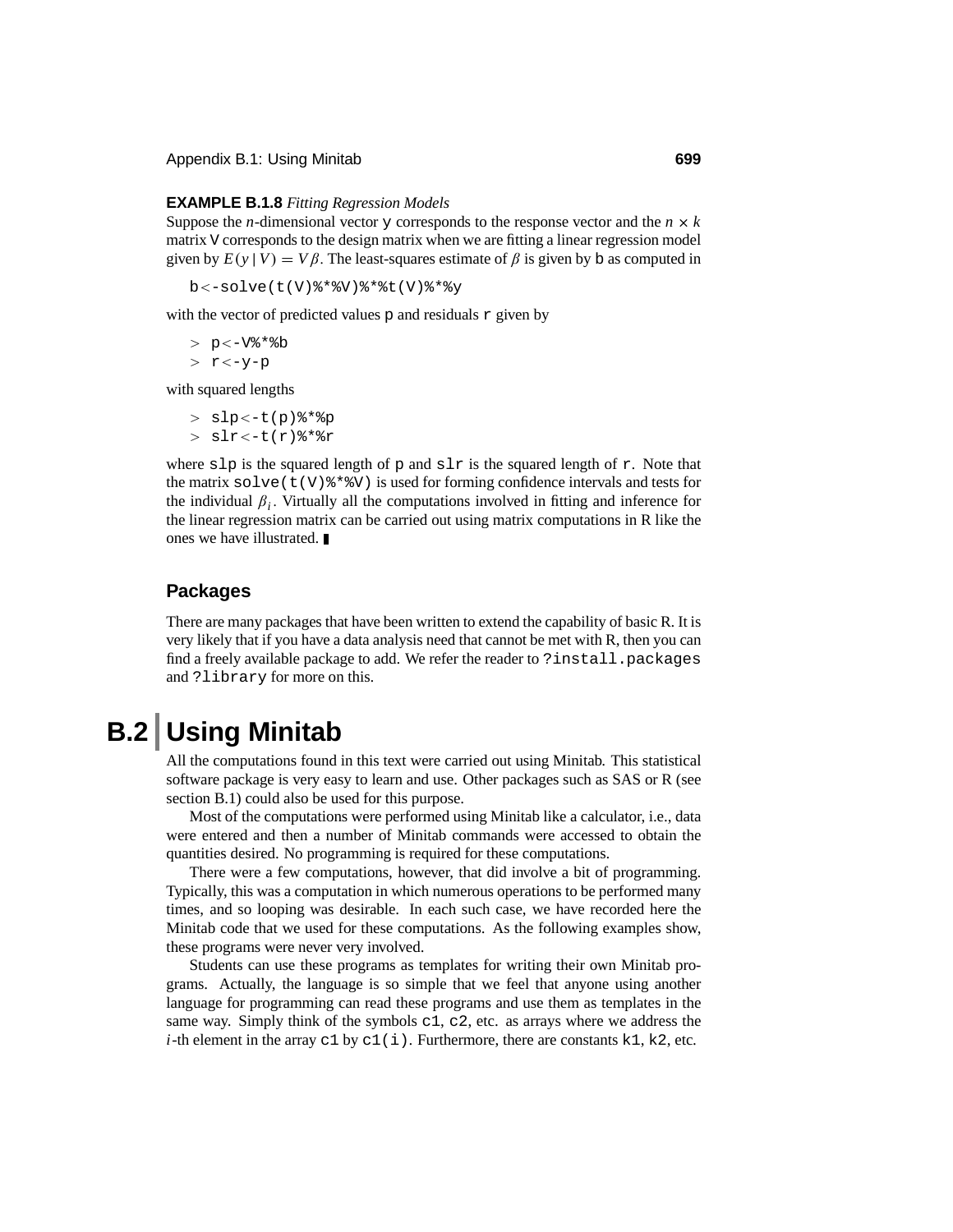A Minitab program is called a *macro* and must start with the statement gmacro and end with the statement endmacro. The first statement after gmacro gives a name to the program. Comments in a program, put there for explanatory purposes, start with note.

If the file containing the program is called prog.txt and this is stored in the root directory of a disk drive called c, then the Minitab command

MTB> %c:/prog.txt

will run the program. Any output will either be printed in the Session window (if you have used a print command) or stored in the Minitab worksheet.

More details on Minitab can be found by using Help in the program. We provide some examples of Minitab macros used in the text.

#### **EXAMPLE B.2.1** *Bootstrapping in Example 6.4.2*

The following Minitab code generates 1000 bootstrap samples from the data in c1, calculates the median of each of these samples, and then calculates the sample variance of these medians.

```
gmacro
bootstrapping
base 34256734
note - original sample is stored in c1
note - bootstrap sample is placed in c2 with each one
note overwritten
note - medians of bootstrap samples are stored in c3
note - k1 = size of data set (and bootstrap samples)
let k1=15
do k2=1:1000
sample 15 c1 c2;
replace.
let c3(k2)=median(c2)
enddo
note - k3 equals (6.4.5)let k3=(stack(c3))^*2print k3
endmacro
```
#### **EXAMPLE B.2.2** *Sampling from the Posterior in Example 7.3.1*

The following Minitab code generates a sample of  $10<sup>4</sup>$  from the joint posterior in Example 7.3.1. Note that in Minitab software, the Gamma $(\alpha, \beta)$  density takes the form  $(\beta^{-\alpha}/\Gamma(\alpha))x^{\alpha-1}e^{-x/\beta}$ . So to generate from a Gamma $(\alpha, \beta)$  distribution, as defined in this book, we must put the second shape parameter equal to  $1/\beta$  in Minitab.

```
gmacro
normalpost
note - the base command sets the seed for the random
note numbers
```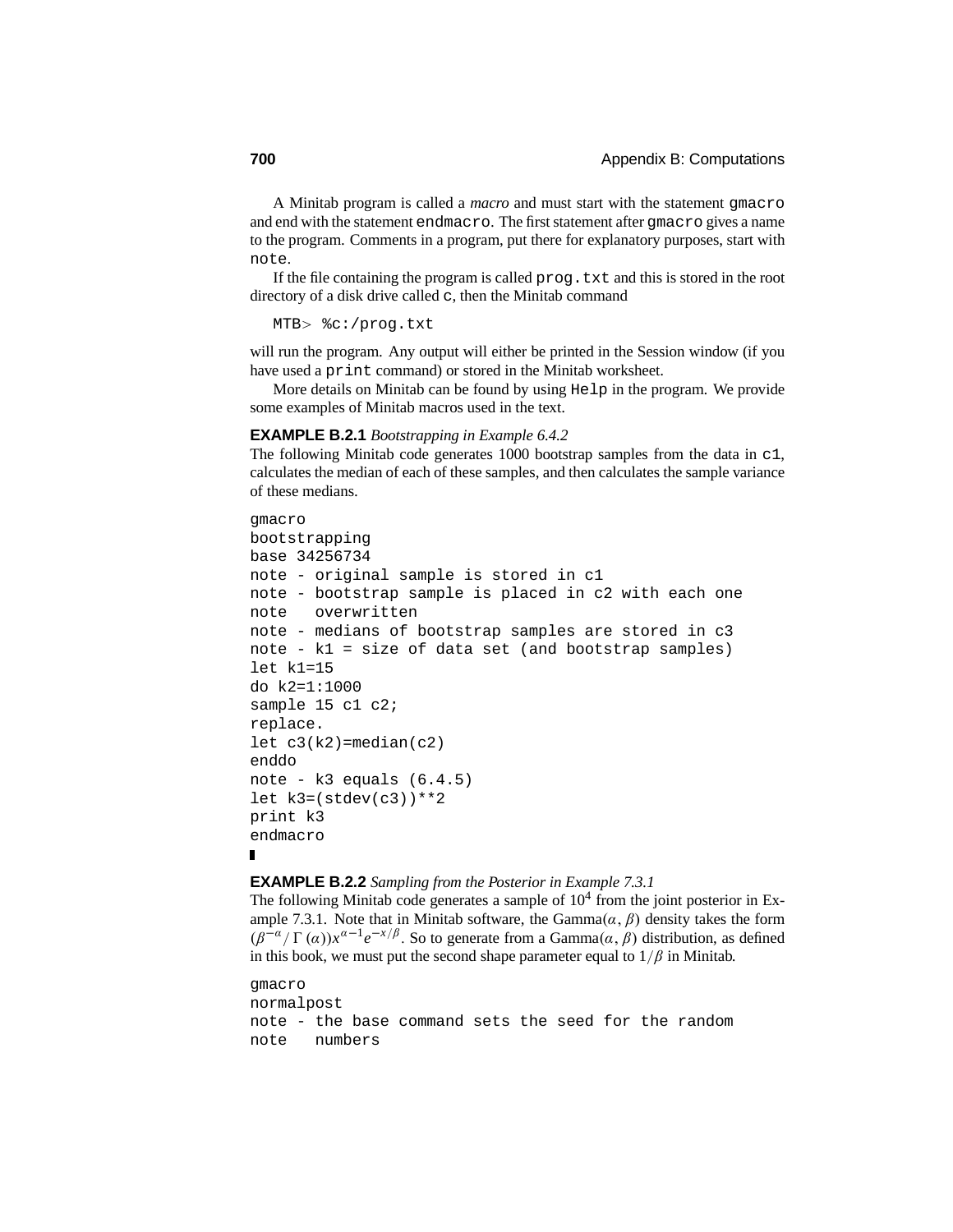```
base 34256734
note - the parameters of the posterior
note - k1 = first parameter of the gamma distribution
note = (alpha 0 + n/2)let k1=9.5
note - k2 = 1/betalet k2=1/77.578
note - k3 = posterior mean of mu
let k3=5.161
note - k4 = (n + 1/(tau_0 s) \cdot \text{square}) )^(-1)
let k4=1/15.5
note - main loop
note - c3 contains generated value of sigma**2
note - c4 contains generated value of mu
note - c5 contains generated value of coefficient of
        variation
do k5=1:10000
random 1 c1;
gamma k1 k2.
let c3(k5)=1/c1(1)let k6 = sqrt(k4/cl(1))random 1 c2;
normal k3 k6.
let c4(k5)=c2(1)let c5(k5)=sqrt(c3(k5))/c4(k5)
enddo
endmacro
```
**EXAMPLE B.2.3** *Calculating the Estimates and Standard Errors in Example 7.3.1* We have a sample of  $10^4$  values from the posterior distribution of  $\psi$  stored in C5. The following computations use this sample to calculate an estimate of the posterior probability that  $\psi \leq 0.5$  (k1), as well as to calculate the standard error of this estimate  $(k2)$ , the estimate minus three times its standard error  $(k3)$ , and the estimate plus three times its standard error (k4).

```
let c6=c5 le .5
let k1=mean(c6)
let k2=sqrt(k1*(1-k1))/sqrt(10000)
let k3=k1-3*k2
let k4=k1+3*k2
print k1 k2 k3 k4\blacksquare
```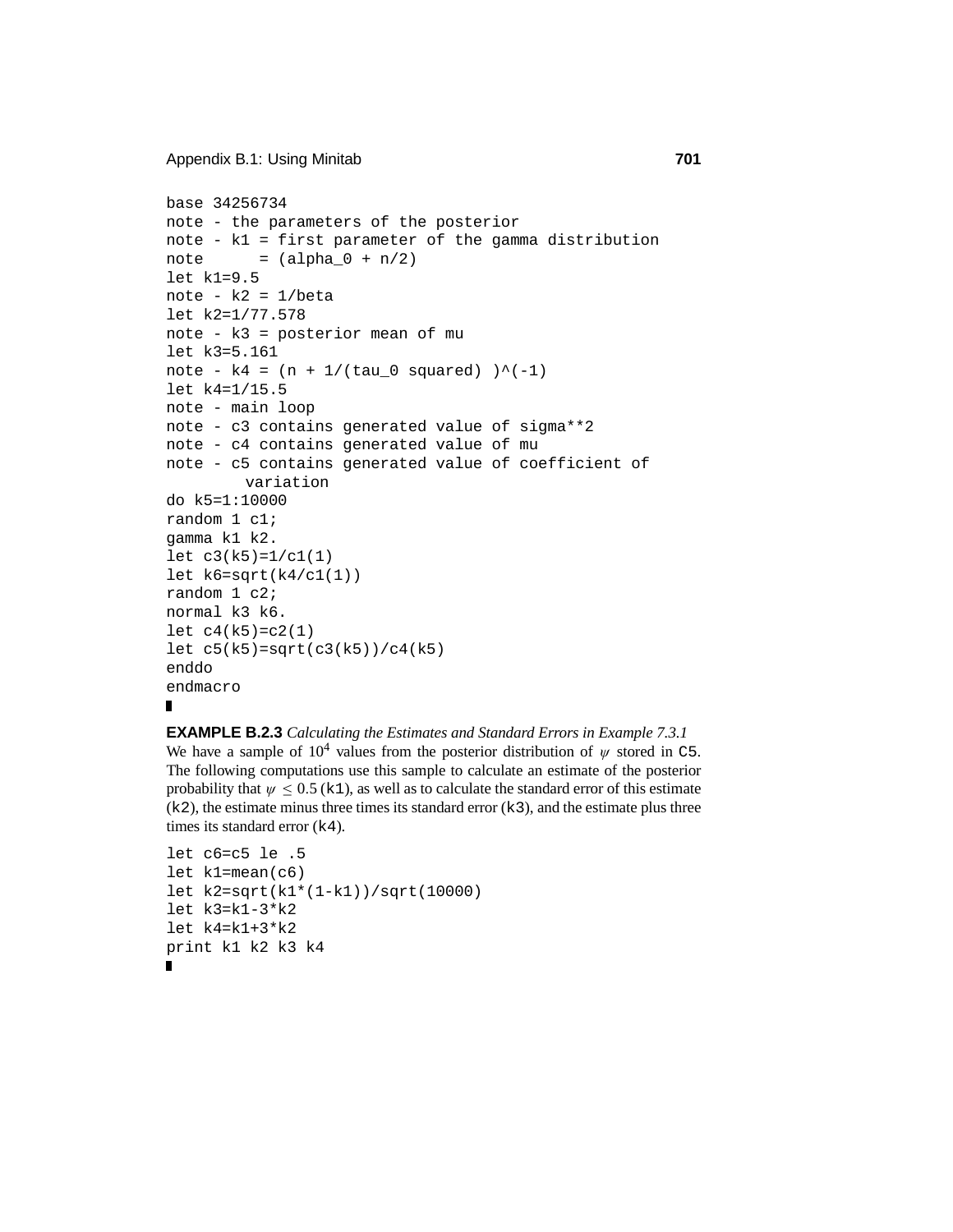#### **EXAMPLE B.2.4** *Using the Gibbs Sampler in Example 7.3.2*

The following Minitab code generates a chain of length  $10<sup>4</sup>$  values using the Gibbs sampler described in Example 7.3.2.

```
gmacro
gibbs
base 34256734
note - data sample is stored in c1
note - starting value for mu.
let k1=mean(c1)
note - starting value for sigma**2
let k2=stdev(c1)
let k2=k2**2
note - lambda
let k3=3
note - sample size
let k4=15
note - n/2 + alpha_0 + 1/2let k5=k4/2 +2+.5
note - mu_0
let k6=4
note - tau 0**2let k7=2
note - beta_0
let k8=1
let k9=(k3/2+.5)
note - main loop
do k100=1:10000
note - generate the nu_i in c10
do k111=1:15
let k10=.5*(((c1(k111)-k1)**2)/(k2*k3) +1)
let k10=1/k10
random 1 c2;
gamma k9 k10.
let c10(k111)=c2(1)
enddo
note - generate sigma**2 in c20
let c11=c10*((c1-k1)**2)
let k11=.5*sum(c11)/k3+.5*((k1-k6)**2)/k7 +k8
let k11=1/k11
random 1 c2;
gamma k5 k11.
let c20(k100)=1/c2(1)
let k2=1/c2(1)
note - generate mu in c21
let k13=1/(sum(c10)/k3 +1/k7)
```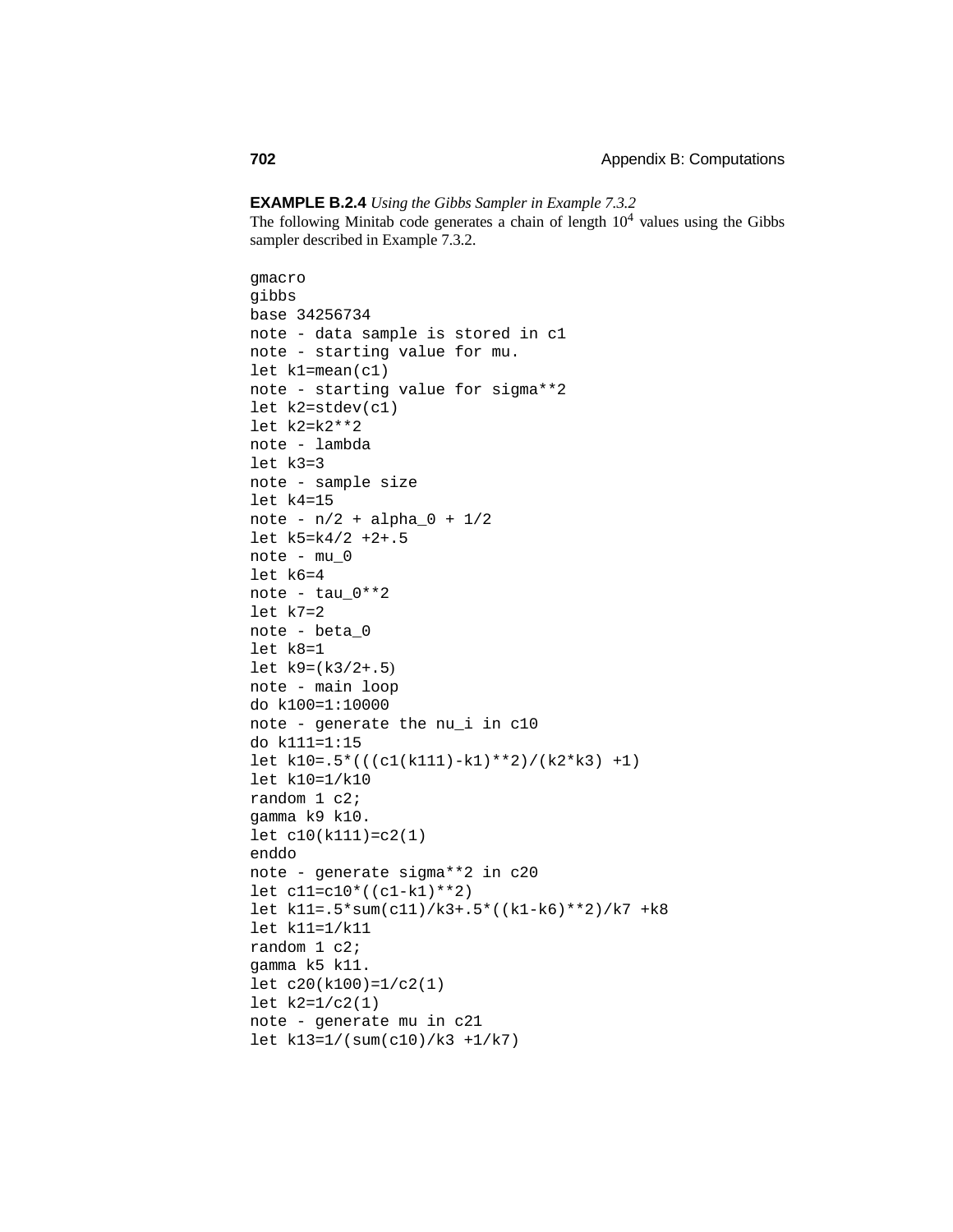#### Appendix B.1: Using Minitab **703**

```
let c11=c1*c10/k3
let k14=sum(c11)+k6/k7
let k14=k13*k14
let k13=sqrt(k13*k2)
random 1 c2;
normal k14 k13.
let c21(k100)=c2(1)let k1=c2(1)
enddo
endmacro
\blacksquare
```
#### **EXAMPLE B.2.5** *Batching in Example 7.3.2*

The following Minitab code divides the generated sample, obtained via the Gibbs sampling code for Example 7.3.2, into batches, and calculates the batch means.

```
gmacro
batching
note - k2= batch size
let k2=40
note - k4 holds the batch sums
note - c1 contains the data to be batched (10000 data values)
note - c2 will contain the batch means (250 batch means)
do k10=1:10000/40
let k4=0
do k20=0:39
let k3=c1(k10+k20)
let k4=k4+k3
enddo
let k11=floor(k10/k2) +1
let c2(k11) = k4/k2enddo
endmacro
\blacksquare
```
**EXAMPLE B.2.6** *Simulating a Sample from the Distribution of the Discrepancy Statistic in Example 9.1.2*

The following code generates a sample from the discrepancy statistic specified in Example 9.1.2.

```
gmacro
goodnessoffit
base 34256734
note - generated sample is stored in c1
note - residuals are placed in c2
note - value of D(r) are placed in c3
note - k1 = size of data set
let k1=5
```